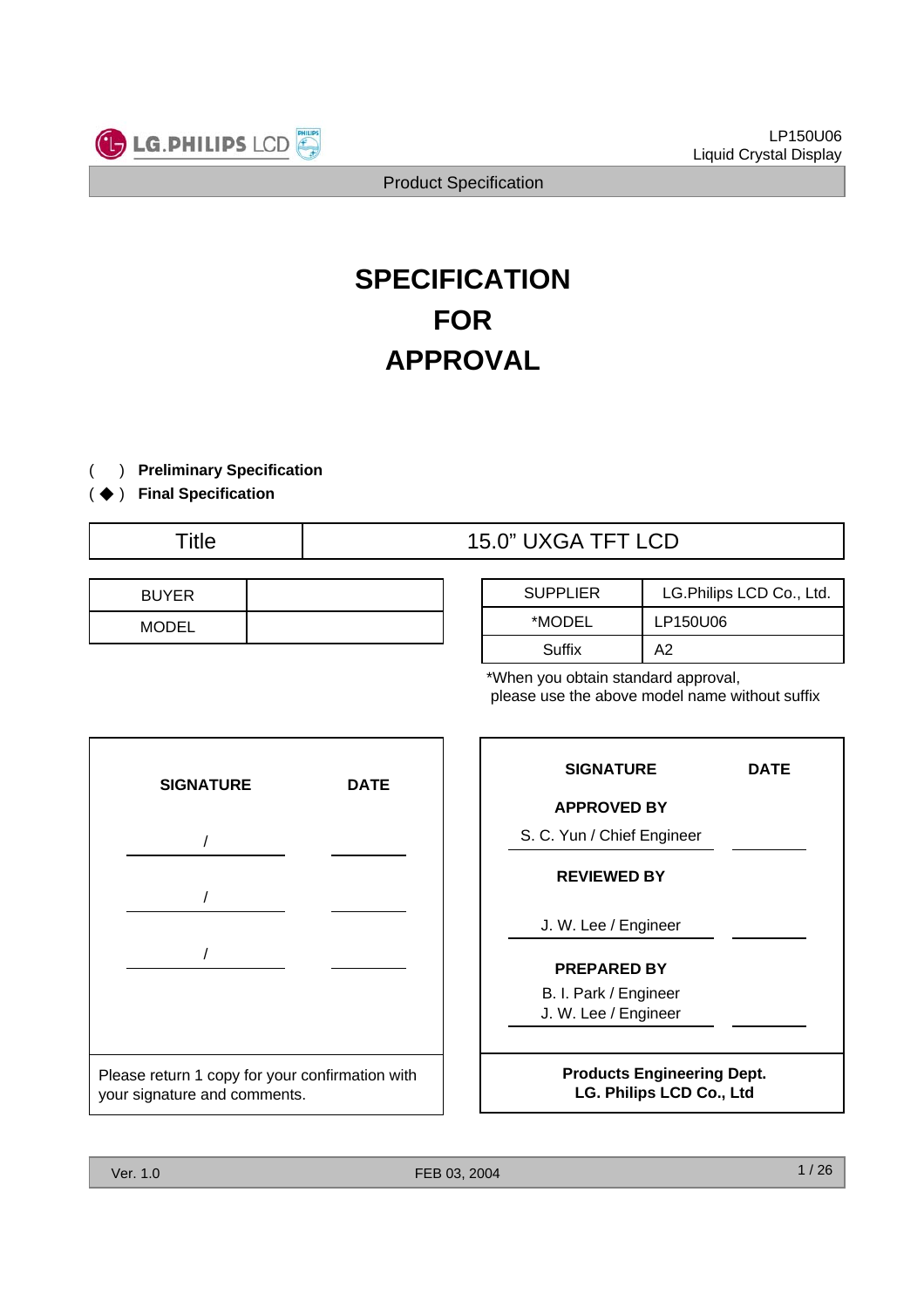

# **Contents**

| No             | <b>ITEM</b><br>Page                                           |    |  |  |
|----------------|---------------------------------------------------------------|----|--|--|
|                | <b>COVER</b>                                                  | 1  |  |  |
|                | <b>CONTENTS</b>                                               | 2  |  |  |
|                | <b>RECORD OF REVISIONS</b>                                    | 3  |  |  |
| 1              | <b>GENERAL DESCRIPTION</b>                                    | 4  |  |  |
| 2              | ABSOLUTE MAXIMUM RATINGS                                      | 5  |  |  |
| 3              | ELECTRICAL SPECIFICATIONS                                     | 6  |  |  |
| $3 - 1$        | ELECTRICAL CHARACTREISTICS                                    | 6  |  |  |
| $3 - 2$        | INTERFACE CONNECTIONS                                         | 8  |  |  |
| $3-3$          | SIGNAL TIMING SPECIFICATIONS                                  | 9  |  |  |
| $3 - 4$        | SIGNAL TIMING WAVEFORMS                                       | 9  |  |  |
| $3-5$          | <b>COLOR INPUT DATA REFERNECE</b>                             | 10 |  |  |
| $3-6$          | <b>POWER SEQUENCE</b>                                         | 11 |  |  |
| 4              | <b>OPTICAL SFECIFICATIONS</b>                                 |    |  |  |
| 5              | <b>MECHANICAL CHARACTERISTICS</b>                             |    |  |  |
| 6              | <b>RELIABLITY</b>                                             | 20 |  |  |
| $\overline{7}$ | <b>INTERNATIONAL STANDARDS</b>                                | 21 |  |  |
| $7 - 1$        | <b>SAFETY</b>                                                 | 21 |  |  |
| $7 - 2$        | <b>EMC</b>                                                    | 21 |  |  |
| 8              | <b>PACKING</b>                                                | 22 |  |  |
| $8 - 1$        | <b>DESIGNATION OF LOT MARK</b>                                | 22 |  |  |
| $8-2$          | <b>PACKING FORM</b>                                           | 22 |  |  |
| 9              | <b>PRECAUTIONS</b>                                            | 23 |  |  |
| $9 - 1$        | MOUNTING PRECAUTIONS                                          | 23 |  |  |
| $9 - 2$        | OPERATING PRECAUTIONS                                         | 23 |  |  |
| $9-3$          | ELECTROSTATIC DISCHARGE CONTROL                               | 24 |  |  |
| $9 - 4$        | PRECAUTIONS FOR STRONG LIGHT EXPOSURE                         | 24 |  |  |
| $9-5$          | <b>STORAGE</b>                                                | 24 |  |  |
| $9-6$          | HANDLING PRECAUTIONS FOR PROTECTION FILM                      | 24 |  |  |
| Α              | APPENDIX. Enhanced Extended Display Identification Data<br>25 |    |  |  |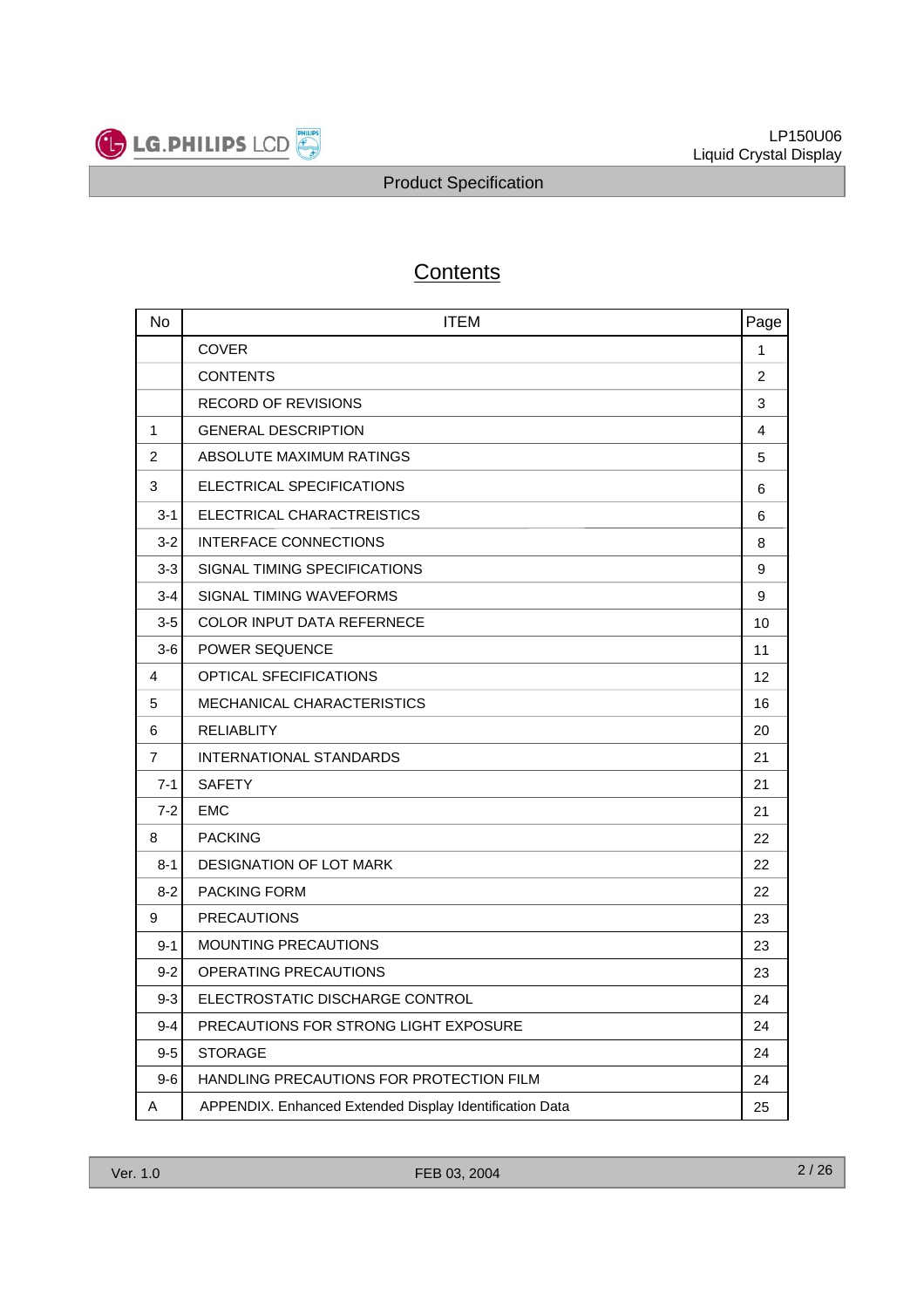

# **RECORD OF REVISIONS**

|         | Revision No Revision Date | Page | Description         | Note |
|---------|---------------------------|------|---------------------|------|
| $1.0\,$ | FEB. 03. 2004             |      | Final Specification |      |
|         |                           |      |                     |      |
|         |                           |      |                     |      |
|         |                           |      |                     |      |
|         |                           |      |                     |      |
|         |                           |      |                     |      |
|         |                           |      |                     |      |
|         |                           |      |                     |      |
|         |                           |      |                     |      |
|         |                           |      |                     |      |
|         |                           |      |                     |      |
|         |                           |      |                     |      |
|         |                           |      |                     |      |
|         |                           |      |                     |      |
|         |                           |      |                     |      |
|         |                           |      |                     |      |
|         |                           |      |                     |      |
|         |                           |      |                     |      |
|         |                           |      |                     |      |
|         |                           |      |                     |      |
|         |                           |      |                     |      |
|         |                           |      |                     |      |
|         |                           |      |                     |      |
|         |                           |      |                     |      |
|         |                           |      |                     |      |
|         |                           |      |                     |      |
|         |                           |      |                     |      |
|         |                           |      |                     |      |
|         |                           |      |                     |      |
|         |                           |      |                     |      |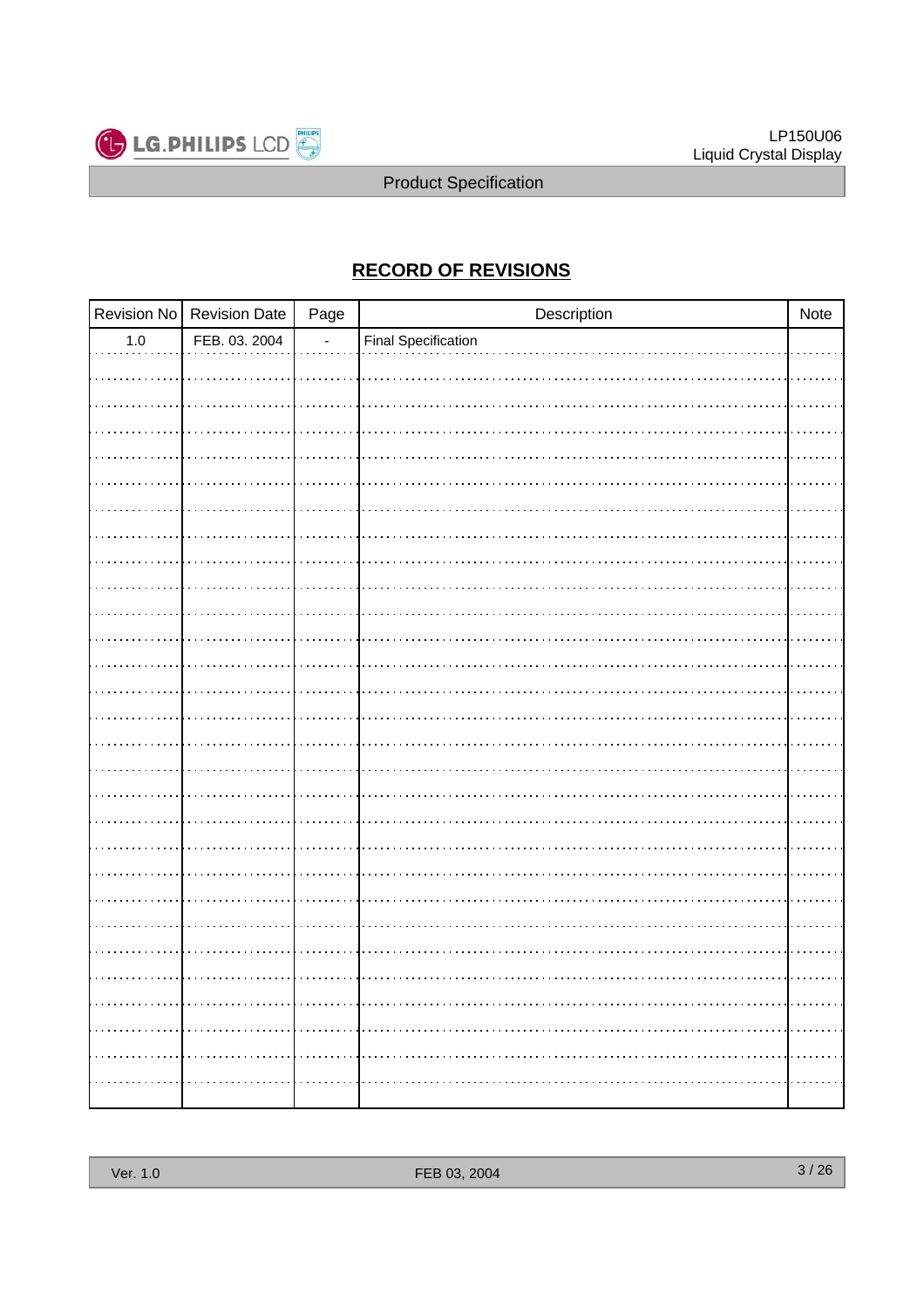

# **1. General Description**

The LP150U06 is a Color Active Matrix Liquid Crystal Display with an integral Cold Cathode Fluorescent Lamp(CCFL) backlight system. The matrix employs a-Si Thin Film Transistor as the active element. It is a transmissive type display operating in the normally white mode. This TFT-LCD has 15.0 inches diagonally measured active display area with UXGA resolution(1200 vertical by 1600 horizontal pixel array) Each pixel is divided into Red, Green and Blue sub-pixels or dots which are arranged in vertical stripes. Gray scale or the brightness of the sub-pixel color is determined with a 6-bit gray scale signal for each dot, thus, presenting a palette of more than 262,144 colors.

The LP150U06 has been designed to apply the interface method that enables low power, high speed, low EMI.

The LP150U06 is intended to support applications where thin thickness, low power are critical factors and graphic display are important. In combination with the vertical arrangement of the sub-pixels, the LP150U06 characteristics provide an excellent flat display for office automation products such as Notebook PC.



#### **General Features**

| Active Screen Size            | 15.0 inches(38.1cm) diagonal                                  |
|-------------------------------|---------------------------------------------------------------|
| <b>Outline Dimension</b>      | $317.3(H)$ x 241.5(V) mm(Typ.), x 6.5(D) mm(Max.)             |
| Pixel Pitch                   | $0.1905$ mm $\times$ 0.1905 mm                                |
| <b>Pixel Format</b>           | 1600 horiz. By 1200 vert. Pixels RGB strip arrangement        |
| Color Depth                   | 6-bit, 262,144 colors                                         |
| Luminance, White              | 185 cd/m <sup>2</sup> (Typ.)                                  |
| Power Consumption             | Circuit: (2.05W, at Mosaic), Backlight: (3.43W Typ.)          |
| Weight                        | 590g(Typ.), 605 g (Max.)                                      |
| <b>Display Operating Mode</b> | Transmissive mode, normally white                             |
| Surface Treatment             | Hard coating (3H) Anti-glare treatment of the front polarizer |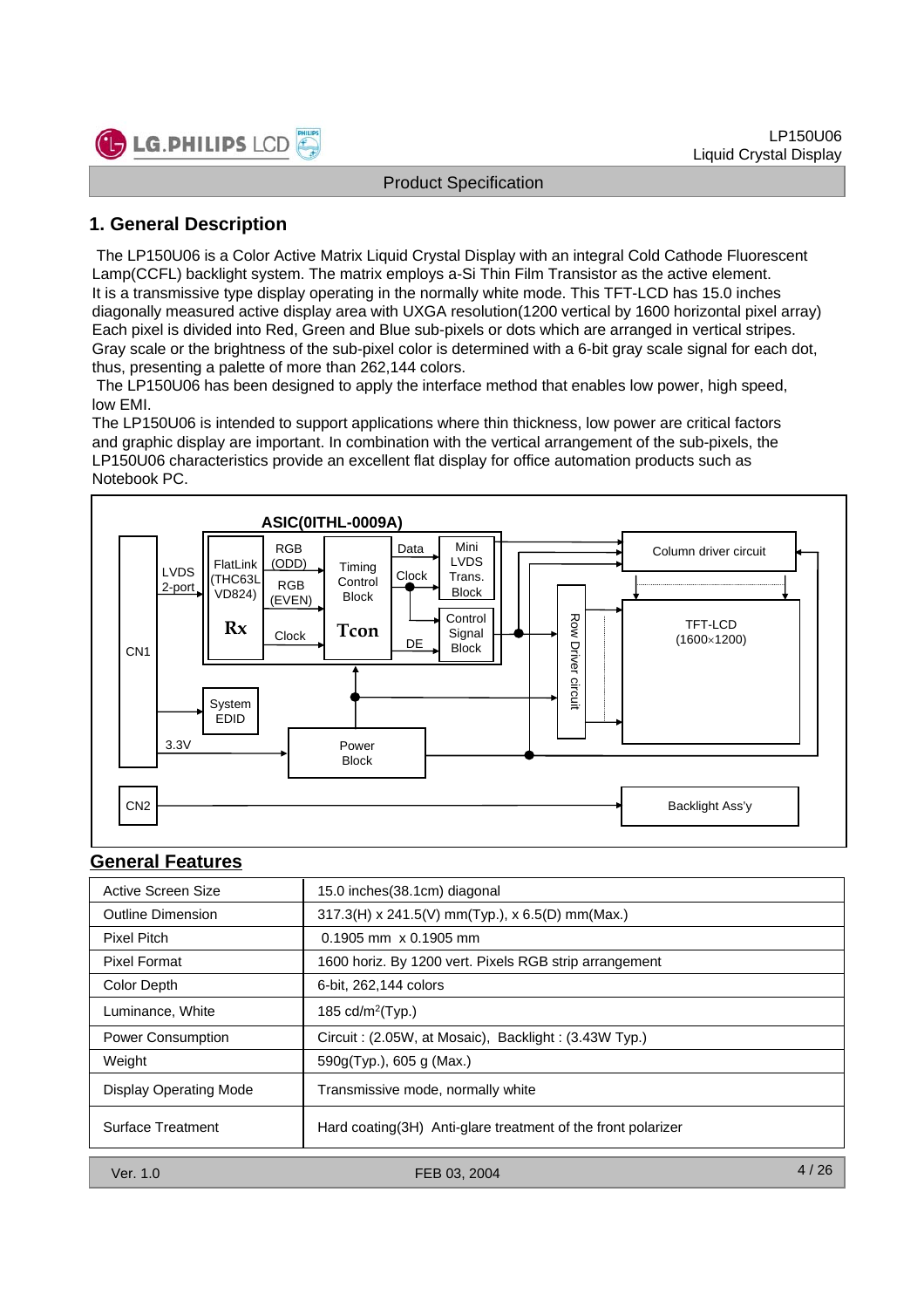# **2. Absolute Maximum Ratings**

The following are maximum values which, if exceeded, may cause faulty operation or damage to the unit.

| Parameter                                | Symbol      | Values      |     | Units        | <b>Notes</b>            |  |
|------------------------------------------|-------------|-------------|-----|--------------|-------------------------|--|
|                                          |             | <b>Min</b>  | Max |              |                         |  |
| Power Input Voltage-ON                   | <b>VCC</b>  | 2.7         | 4.0 | Vdc          | at $25 \pm 5^{\circ}$ C |  |
| Power Input Voltage-OFF                  | <b>GND</b>  | $-0.3$      | 0.3 | Vdc          | at $25 \pm 5^{\circ}$ C |  |
| <b>Operating Temperature</b>             | <b>TOP</b>  | $\mathbf 0$ | 50  | $^{\circ}$ C |                         |  |
| <b>Storage Temperature</b>               | <b>TST</b>  | $-20$       | 60  | $^{\circ}C$  |                         |  |
| <b>Operating Ambient</b><br>Humidity     | <b>HOP</b>  | 10          | 90  | %RH          |                         |  |
| <b>Storage Humidity</b>                  | <b>HST</b>  | 10          | 90  | %RH          |                         |  |
| <b>Electrostatic Durability</b><br>(ESD) | <b>VESD</b> | ± 8.0       |     | kV           | 2                       |  |

#### **Table 1. ABSOLUTE MAXIMUM RATINGS**

Note : 1. Temperature and relative humidity range are shown in the figure below.

Wet bulb temperature should be 39°C Max, and no condensation of water.

- 2. Condition 1) Non-operation, 150 <sup>pF</sup>-330 Ω, 25 ℃, 40~60%RH
	- 2) I/F Connector pins are subjected.
		- 3) The surface of Metal bezel and LCD are subjected except interface connector(LCD side).
		- 4) Discharge interval time 1sec, 10 times each place

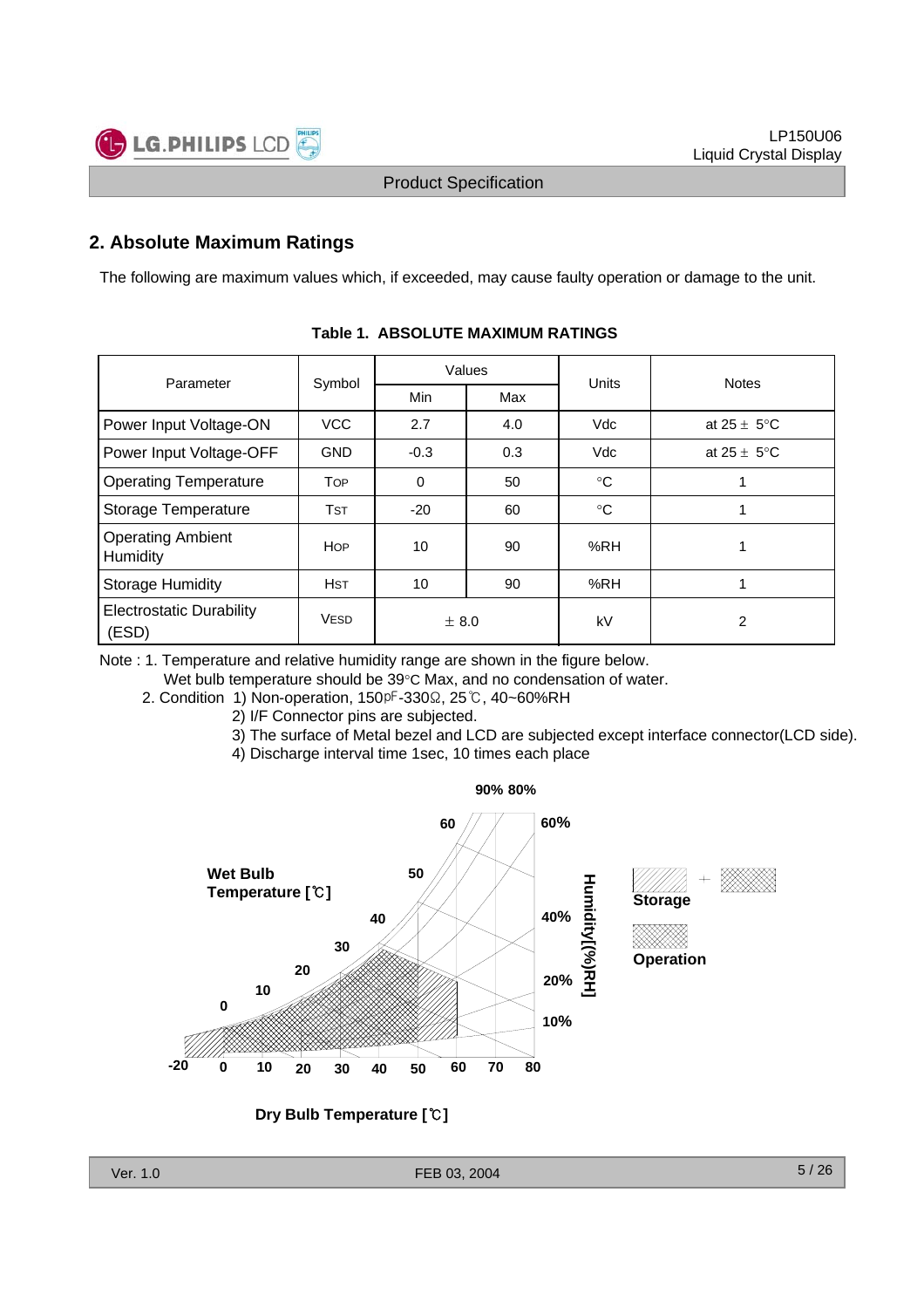# **3. Electrical Specifications**

# **3-1. Electrical Characteristics**

The LP150U06 requires two power inputs. One is employed to power the LCD electronics and to drive the TFT array and liquid crystal. The second input which powers the CCFL, is typically generated by an inverter. The inverter is an external unit to the LCD.

| Parameter                           |                   | Symbol       | Values      |            |            | Unit           | <b>Notes</b> |
|-------------------------------------|-------------------|--------------|-------------|------------|------------|----------------|--------------|
|                                     |                   |              | <b>Min</b>  | Typ        | Max        |                |              |
| MODULE:                             |                   |              |             |            |            |                |              |
| Power Supply Input Voltage          |                   | <b>VCC</b>   | 3.0         | 3.3        | 3.6        | Vdc            |              |
| Power Supply Input Current          |                   | $I_{\rm CC}$ | 530         | 620        | 710        | mA             | 1            |
| Power Consumption                   |                   | Pc           |             | 2.05       | 2.34       | Watt           | 1            |
| Differential Impedance              |                   | Zm           | 90          | 100        | 110        | ohm            | 2            |
|                                     |                   |              |             |            |            |                |              |
| LAMP:                               |                   |              |             |            |            |                |              |
| <b>Operating Voltage</b>            |                   | $V_{BL}$     | 655(6.3mAms | 685(5mArms | 850(2mArms | $V_{RMS}$      | 3            |
| <b>Operating Current</b>            |                   | $I_{BL}$     | 2.0         | 5.0        | 6'3        | $mA_{\rm RMS}$ | 4            |
| <b>Established Starting Voltage</b> |                   | Vs           |             |            |            |                | 5            |
|                                     | at 25 $\degree$ C |              | -           | ٠          | 1140       | $V_{RMS}$      |              |
|                                     | at $0 °C$         |              |             |            | 1370       | $V_{RMS}$      |              |
| <b>Operating Frequency</b>          |                   | $f_{BL}$     | 45          | 58         | 80         | kHz            | 6            |
| <b>Discharge Stabilization Time</b> |                   | Ts           | ٠           | ٠          | 3          | <b>Min</b>     | 7            |
| <b>Power Consumption</b>            |                   | $P_{BL}$     | -           | 3.43       | 3.77       | Watt           | 8            |
| Life Time                           |                   |              | 10,000      | ٠          | ٠          | Hrs            | 9            |

|  |  | <b>Table 2. ELECTRICAL CHARACTERISTICS</b> |
|--|--|--------------------------------------------|
|--|--|--------------------------------------------|

Note : The design of the inverter must have specifications for the lamp in LCD Assembly**.**

The performance of the Lamp in LCM, for example life time or brightness, is extremely influenced by the characteristics of the DC-AC inverter. So all the parameters of an inverter should be carefully designed so as not to produce too much leakage current from high-voltage output of the inverter. When you design or order the inverter, please make sure unwanted lighting caused by the mismatch of the lamp and the inverter(no lighting, flicker, etc) never occurs. When you confirm it, the LCD – Assembly should be operated in the same condition as installed in you instrument.

- 1. The specified current and power consumption are under the VCC=3.3V, 25 $\degree$ C, f<sub>V</sub>=60Hz condition whereas Mosaic pattern is displayed and  $\mathfrak{f}_\mathsf{V}$  is the frame frequency.
- 2. This impedance value is needed to proper display and measured from LVDS  $T<sub>x</sub>$  to the mating connector.
- 3. The variance of the voltage is  $\pm$  10%.

#### **4. FOS, and reliability test condition is at 6.0mA**

5. The voltage above  $V_S$  should be applied to the lamps for more than 1 second for start-up. Otherwise, the lamps may not be turned on. The used lamp current is the lamp typical current.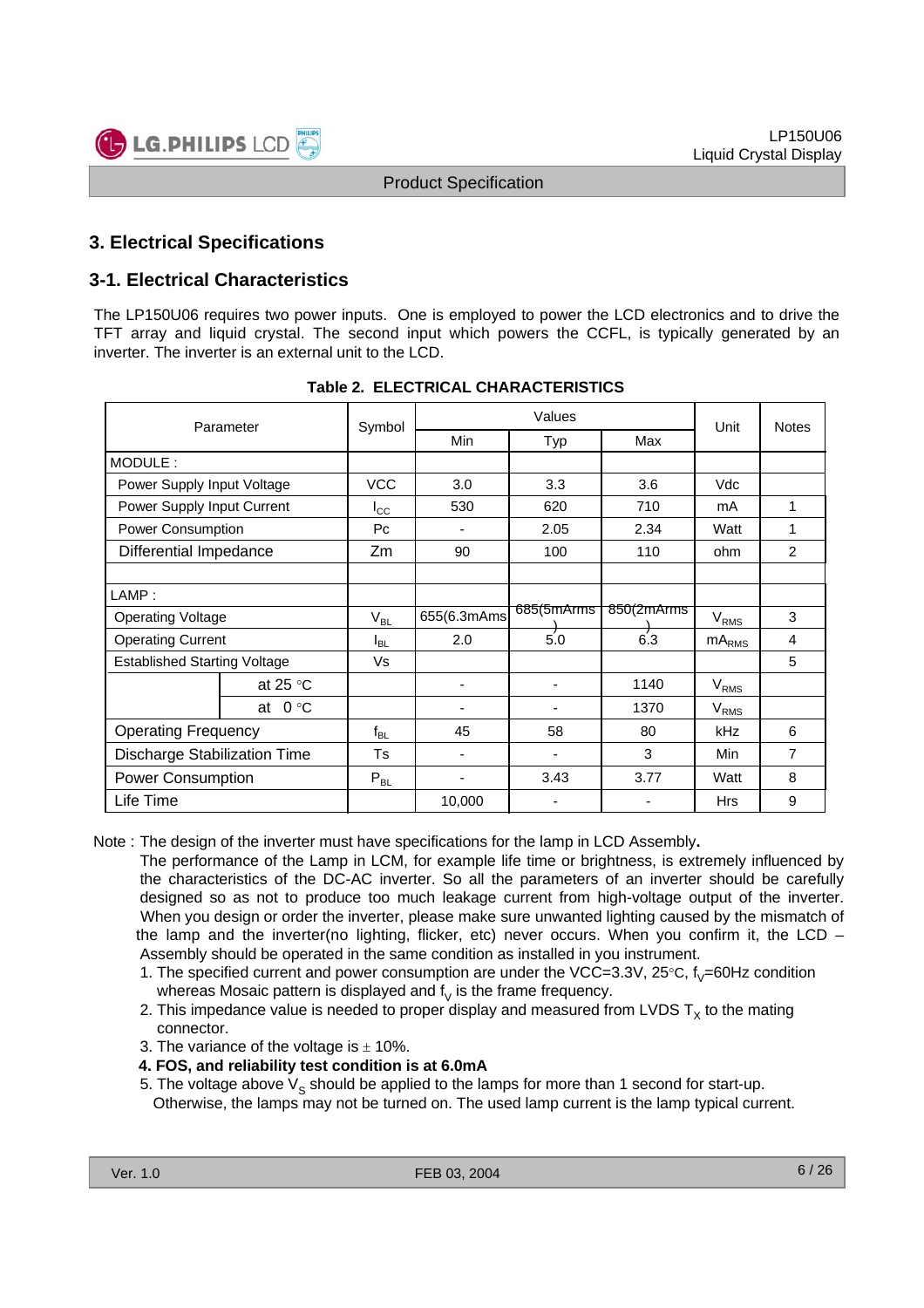- 6. The output of the inverter must have symmetrical(negative and positive) voltage waveform and symmetrical current waveform.(Unsymmetrical ratio is less than 10%) Please do not use the inverter which has unsymmetrical voltage and unsymmetrical current and spike wave. Lamp frequency may produce interface with horizontal synchronous frequency and as a result this may cause beat on the display. Therefore lamp frequency shall be as away possible from the horizontal synchronous frequency and from its harmonics in order to prevent interference.
- 7. Let's define the brightness of the lamp after being lighted for 5 minutes as 100%.  $T<sub>s</sub>$  is the time required for the brightness of the center of the lamp to be not less than 95%.
- 8. The lamp power consumption shown above does not include loss of external inverter. The used lamp current is the lamp typical current.
- 9. The life is determined as the time at which brightness of the lamp is 50% compared to that of initial value at the maximum lamp current(6.0mA<sub>RMS</sub>) on condition of continuous operating at 25  $\pm$  2°C
- 10. Requirements for a system inverter design, which is intended to have a better display performance, a better power efficiency and a more reliable lamp, are following.
	- It shall help increase the lamp lifetime and reduce leakage current.
		- a. The asymmetry rate of the inverter waveform should be less than 10%.
		- b. The distortion rate of the waveform should be within  $\sqrt{2} \pm 10\%$ .

\* Inverter output waveform had better be more similar to ideal sine wave.



**LG.PHILIPS LCD** 

\* Asymmetry rate:  
\n
$$
|I_{p} - I_{-p}| / I_{rms} * 100\%
$$
\n\* Distortion rate  
\n
$$
I_{p} (or I_{-p}) / I_{rms}
$$

※ Do not attach a conducting tape to lamp connecting wire.

If the lamp wire attach to a conducting tape, TFT-LCD Module has a low luminance and the inverter has abnormal action. Because leakage current is occurred between lamp wire and conducting tape.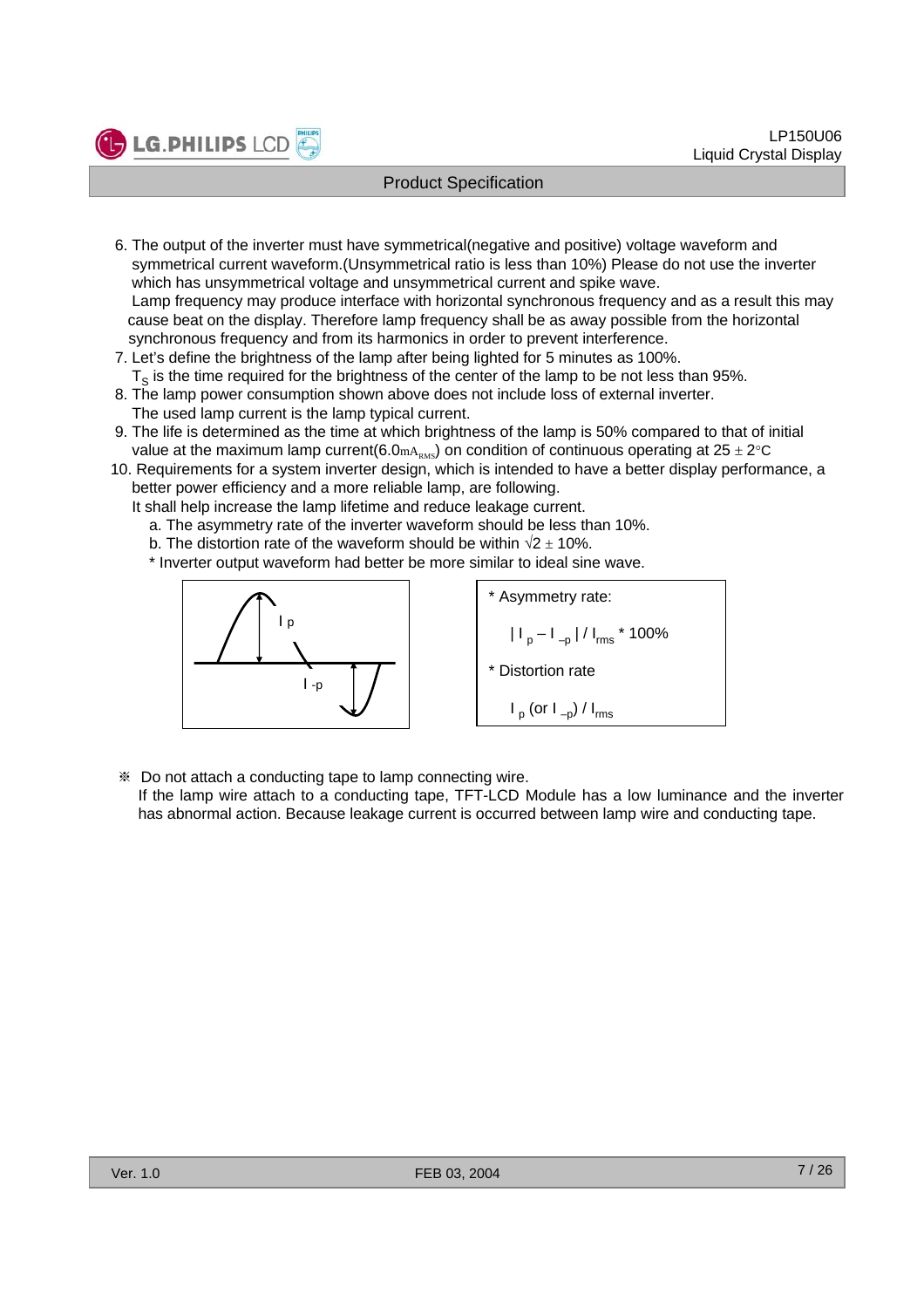

# **3-2. Interface Connections**

The interface connections are compatible with **ISP (Industry Standard Panels) 15.0" Mounting and Top Level Interface Requirements (Version2, June,2000)** defined by **SPWG (Standard Panels Working** Group). This LCD employs two interface connections, a 30 pin connector is used for the module electronics and the other connector is used for the integral backlight system.

The electronics interface connector is a model FI-XB30SR-HF11 manufactured by JAE or equivalent. The pin configuration for the connector is shown in the table below.

| Pin             | Symbol                  | Description                      | <b>Notes</b>                            |  |  |
|-----------------|-------------------------|----------------------------------|-----------------------------------------|--|--|
| 1               | <b>VSS</b>              | Ground                           |                                         |  |  |
| 2               | <b>VCC</b>              | Power Supply, 3.3V Typ.          | 1. Interface chips                      |  |  |
| 3               | $\overline{VCC}$        | Power Supply, 3.3V Typ.          | $1.1$ LCD:<br>(Thine)                   |  |  |
| 4               | <b>VEDID</b>            | DDC 3.3V power                   | (THC63LVDF824 core + Timing Controller) |  |  |
| $\overline{5}$  | <b>NC</b>               | No Connection                    | 1.2 System: THC63LVDM823A (Thine)       |  |  |
| 6               | <b>CIKEDID</b>          | <b>DDC Clock</b>                 |                                         |  |  |
| 7               | <b>DATAEDID</b>         | <b>DDC</b> Data                  | 2. Connector                            |  |  |
| 8               | <b>RA1-</b>             | Odd Channel Differential signal  | 2.1 LCD: GT101-30S-HR11, LG Cable       |  |  |
| 9               | $RA1+$                  | Odd Channel Differential signal  | FI-XB30SR-HF11 (JAE) or compatible      |  |  |
| 10              | <b>VSS</b>              | Ground                           | 2.2 Mating                              |  |  |
| $\overline{11}$ | <b>RB1-</b>             | Odd Channel Differential signal  | -. Wire type : FI-X30H (JAE)            |  |  |
| $\overline{12}$ | $RB1+$                  | Odd Channel Differential signal  | -. FPC type : FI-X30M (JAE)             |  |  |
| $\overline{13}$ | $\overline{\text{VSS}}$ | Ground                           | 2.3 Connector pin arrangement           |  |  |
| 14              | $RC1-$                  | Odd Channel Differential signal  |                                         |  |  |
| 15              | $RC1+$                  | Odd Channel Differential signal  |                                         |  |  |
| 16              | <b>VSS</b>              | Ground                           |                                         |  |  |
| 17              | RCLK1-                  | Odd Channel differential clock   | $No. 1 \cdots 30$                       |  |  |
| $\overline{18}$ | $RCLK1+$                | Odd Channel differential clock   |                                         |  |  |
| 19              | <b>VSS</b>              | Ground                           |                                         |  |  |
| $\overline{20}$ | <b>RA2-</b>             | Even Channel Differential signal | CN <sub>1</sub>                         |  |  |
| $\overline{21}$ | <b>RA2+</b>             | Even Channel Differential signal |                                         |  |  |
| $\overline{22}$ | <b>VSS</b>              | Ground                           |                                         |  |  |
| $\overline{23}$ | RB <sub>2</sub> -       | Even Channel Differential signal |                                         |  |  |
| 24              | $RB2+$                  | Even Channel Differential signal |                                         |  |  |
| $\overline{25}$ | <b>VSS</b>              | Ground                           |                                         |  |  |
| $\overline{26}$ | $RC2-$                  | Even Channel Differential signal |                                         |  |  |
| $\overline{27}$ | $RC2+$                  | Even Channel Differential signal | Viewing on Display side                 |  |  |
| $\overline{28}$ | <b>VSS</b>              | Ground                           | CN <sub>2</sub>                         |  |  |
| 29              | RCLK2-                  | Even Channel differential clock  |                                         |  |  |
| $\overline{30}$ | RCLK2+                  | Even Channel differential clock  |                                         |  |  |

#### **Table 3. MODULE CONNECTOR PIN CONFIGURATION (CN1)**

Note: All GND(ground) pins should be connected together and to GND which should also be connected to the LCD's metal frame. All VCC (power input) pins should be connected together.

The backlight interface connector is a model BHSR-02VS-1 manufactured by JST or Compatible The mating connector part number is SM02B-BHSS-1 or equivalent.

| Pin | Symbol | Description                               | <b>Notes</b> |
|-----|--------|-------------------------------------------|--------------|
|     | HV     | Power supply for lamp (High voltage side) |              |
|     | LV     | Power supply for lamp (Low voltage side)  |              |

Notes : 1. The high voltage side terminal is colored pink and the low voltage side terminal is Black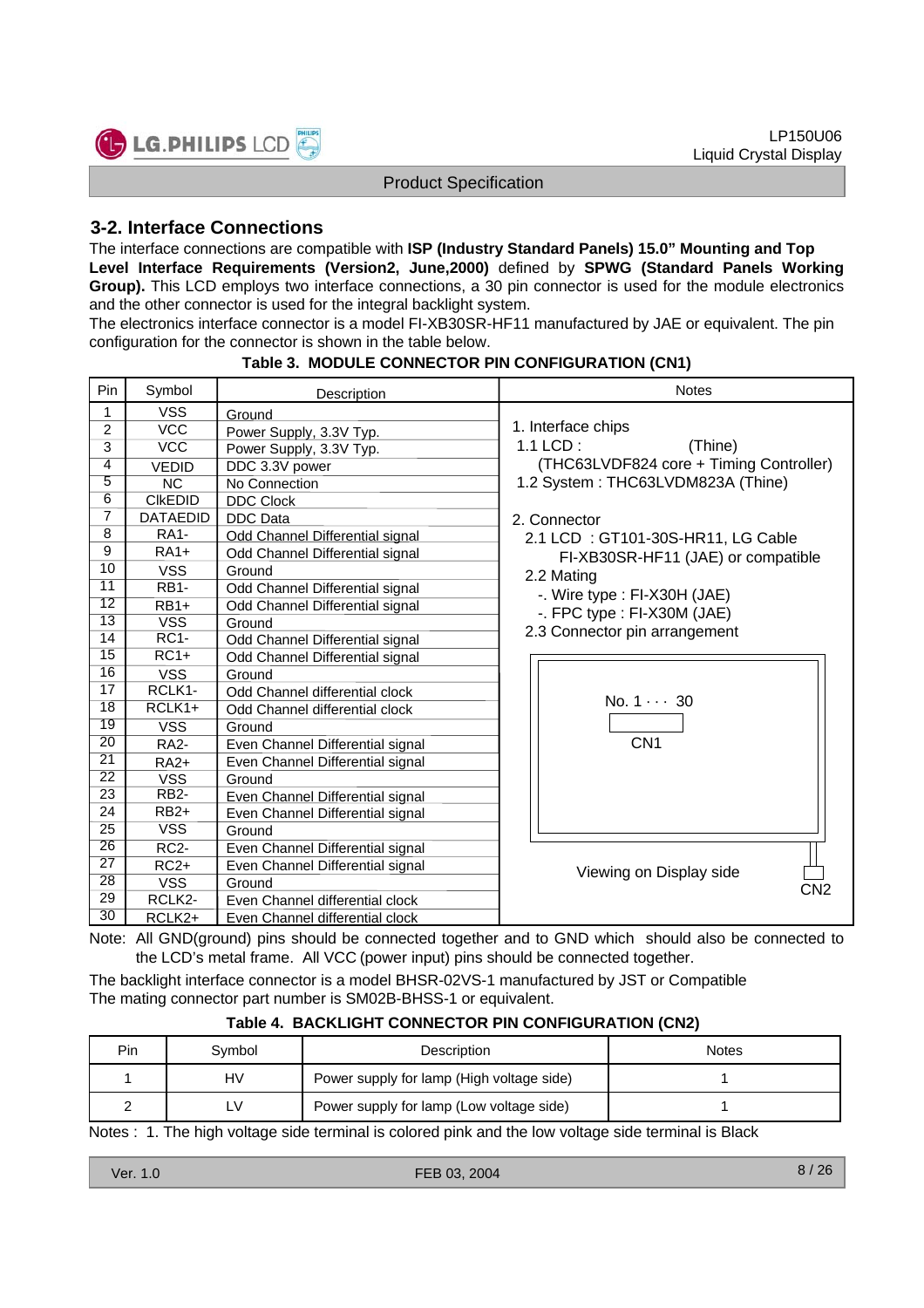Condition : VCC =3.3V



#### Product Specification

# **3-3. Signal Timing Specifications**

This is the signal timing required at the input of the User connector. All of the interface signal timing should be satisfied with the following specifications and specifications of LVDS Tx/Rx for it's proper operation.

|             | IUNIV VI               |             |                |            |                          |             |             |  |  |  |  |  |  |  |
|-------------|------------------------|-------------|----------------|------------|--------------------------|-------------|-------------|--|--|--|--|--|--|--|
| <b>ITEM</b> | Symbol                 |             | Min            | <b>Typ</b> | <b>Max</b>               | <b>Unit</b> | <b>Note</b> |  |  |  |  |  |  |  |
| <b>DCLK</b> | Frequency              | fCLK        | 80             | 81         | 82                       | <b>MHz</b>  | 12.35ns     |  |  |  |  |  |  |  |
| Hsync       | Period                 | <b>tHP</b>  | 900            | 1080       | 1100                     |             |             |  |  |  |  |  |  |  |
|             | Width                  | twh         | 8              | 96         | $\overline{\phantom{0}}$ | tCLK        |             |  |  |  |  |  |  |  |
| Vsync       | Period                 | tvP         | 1210           | 1250       | 1400                     |             |             |  |  |  |  |  |  |  |
|             | Frequency              | fv          | 60             | 60         | 60                       | <b>t</b> HP |             |  |  |  |  |  |  |  |
|             | Width                  | twy         | 2              | 3          | ۰                        |             |             |  |  |  |  |  |  |  |
| Data        | Horizontal back porch  | <b>tHBP</b> | 32             | 152        |                          |             |             |  |  |  |  |  |  |  |
| Enable      | Horizontal front porch | <b>tHFP</b> | 16             | 32         |                          | tCLK        |             |  |  |  |  |  |  |  |
|             | Vertical back porch    | tvBP        | 3              | 46         |                          |             |             |  |  |  |  |  |  |  |
|             | Vertical front porch   | tvFP        | $\overline{c}$ | 3          | $\blacksquare$           | tHP         |             |  |  |  |  |  |  |  |

#### **Table 5. TIMING TABLE**

# **3-4. Signal Timing Waveforms**

| Data Enable, Hsync, Vsync      | High: 0.7VCC<br>Low: 0.3VCC                    |
|--------------------------------|------------------------------------------------|
| Hsync<br>$L_{WH}$              | $t_{HP}$<br>$t_{HFP}$<br>twha<br>$t_{\sf HBP}$ |
| Date Enable<br>$t_{\text{WV}}$ | $t_{\rm VP}$                                   |
| Vsync<br>Date Enable           | $t_{\rm VFP}$<br>twva<br>$t_{\rm VBP}$         |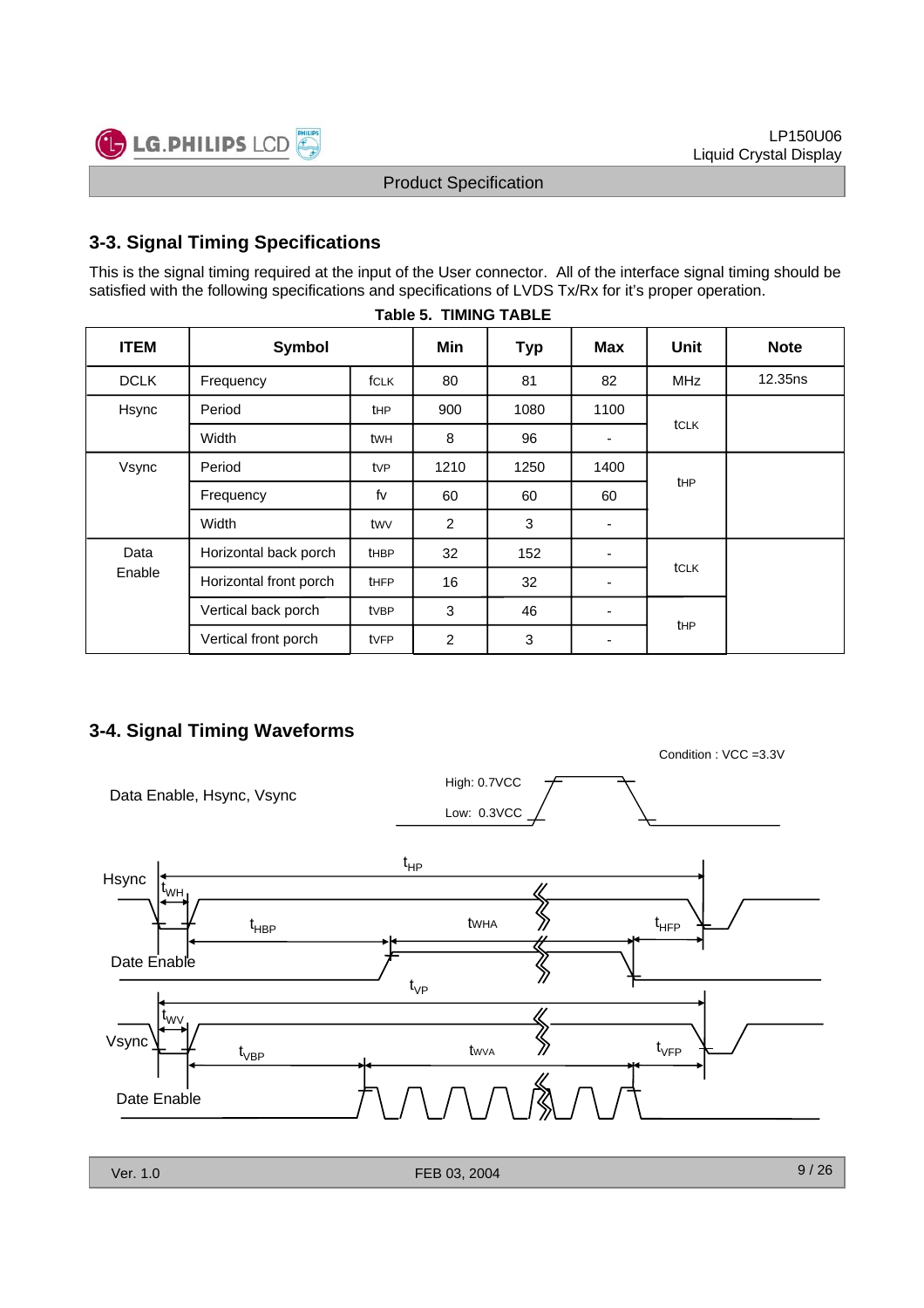

# **3-5. Color Input Data Reference**

The brightness of each primary color (red,green and blue) is based on the 6-bit gray scale data input for the color ; the higher the binary input, the brighter the color. The table below provides a reference for color versus data input.

|              | Input Color Data  |              |              |                |              |              |                |                |                     |                |                     |              |                |                |              |                |              |              |                  |
|--------------|-------------------|--------------|--------------|----------------|--------------|--------------|----------------|----------------|---------------------|----------------|---------------------|--------------|----------------|----------------|--------------|----------------|--------------|--------------|------------------|
|              | Color             |              |              | <b>RED</b>     |              |              |                | <b>GREEN</b>   |                     |                |                     |              |                | <b>BLUE</b>    |              |                |              |              |                  |
|              |                   | <b>MSB</b>   |              |                |              |              | LSB   MSB      |                |                     |                |                     |              | <b>LSB</b>     | MSB            |              |                |              |              | <b>LSB</b>       |
|              |                   | <b>R5</b>    | <b>R4</b>    | R <sub>3</sub> | <b>R2</b>    | <b>R1</b>    | R <sub>0</sub> | G 5            | G 4                 | G <sub>3</sub> | G <sub>2</sub>      | G 1          | G <sub>0</sub> | <b>B</b> 5     | <b>B4</b>    | <b>B3</b>      | <b>B2</b>    | <b>B</b> 1   | <b>B</b> 0       |
|              | <b>Black</b>      | $\pmb{0}$    | $\pmb{0}$    | 0              | $\pmb{0}$    | $\pmb{0}$    | 0              | $\pmb{0}$      | $\mathsf{O}\xspace$ | $\pmb{0}$      | $\mathsf 0$         | $\pmb{0}$    | $\overline{0}$ | $\pmb{0}$      | 0            | $\pmb{0}$      | $\pmb{0}$    | $\pmb{0}$    | $\mathbf 0$      |
|              | Red               | $\mathbf{1}$ | $\mathbf{1}$ | $\mathbf{1}$   | $\mathbf{1}$ | $\mathbf{1}$ | 1              | $\pmb{0}$      | $\mathbf 0$         | $\pmb{0}$      | $\mathsf 0$         | $\mathbf 0$  | $\mathbf 0$    | $\overline{0}$ | 0            | 0              | $\pmb{0}$    | $\pmb{0}$    | $\pmb{0}$        |
|              | Green             | $\mathbf 0$  | $\pmb{0}$    | $\pmb{0}$      | $\pmb{0}$    | $\pmb{0}$    | 0 1            |                | $\mathbf{1}$        | $\mathbf{1}$   | $\mathbf{1}$        | $\mathbf{1}$ | $\mathbf{1}$   | $\mathbf 0$    | $\pmb{0}$    | $\mathbf 0$    | $\mathbf 0$  | $\mathsf 0$  | $\mathbf 0$      |
| Basic        | <b>Blue</b>       | $\pmb{0}$    | $\pmb{0}$    | $\mathsf 0$    | $\mathbf 0$  | $\pmb{0}$    | 0 0            |                | $\mathbf 0$         | $\pmb{0}$      | $\mathsf 0$         | $\mathbf 0$  | $\pmb{0}$      | $\vert$ 1      | $\mathbf{1}$ | $\mathbf{1}$   | $\mathbf{1}$ | $\mathbf{1}$ | $\mathbf{1}$     |
| Color        | Cyan              | $\mathbf 0$  | $\pmb{0}$    | $\pmb{0}$      | $\mathbf 0$  | $\pmb{0}$    | 0 1            |                | $\mathbf{1}$        | $\mathbf{1}$   | $\mathbf{1}$        | $\mathbf{1}$ | $\mathbf{1}$   | $\vert$ 1      | $\mathbf{1}$ | $\mathbf{1}$   | $\mathbf{1}$ | $\mathbf{1}$ | $\mathbf{1}$     |
|              | Magenta           | $\mathbf{1}$ | $\mathbf{1}$ | $\mathbf{1}$   | $\mathbf{1}$ | $\mathbf{1}$ | 1              | $\pmb{0}$      | $\pmb{0}$           | $\pmb{0}$      | $\mathsf 0$         | $\pmb{0}$    | 0              | $\vert$ 1      | $\mathbf{1}$ | 1              | $\mathbf{1}$ | $\mathbf{1}$ | $\mathbf{1}$     |
|              | Yellow            | $\mathbf{1}$ | $\mathbf{1}$ | 1              | $\mathbf{1}$ | $\mathbf{1}$ | 1              | $\mathbf{1}$   | $\mathbf{1}$        | $\mathbf{1}$   | $\mathbf{1}$        | $\mathbf{1}$ | $\mathbf{1}$   | $\pmb{0}$      | 0            | $\mathbf 0$    | $\mathbf 0$  | $\mathbf 0$  | $\pmb{0}$        |
|              | White             | $\mathbf{1}$ | $\mathbf{1}$ | 1              | $\mathbf{1}$ | 1            | 1              | $\mathbf{1}$   | $\mathbf{1}$        | $\mathbf{1}$   | $\mathbf{1}$        | $\mathbf{1}$ | $\mathbf{1}$   | $\mathbf{1}$   | $\mathbf{1}$ | $\mathbf{1}$   | $\mathbf{1}$ | $\mathbf{1}$ | $\mathbf{1}$     |
|              | RED (00)          | $\mathbf 0$  | $\pmb{0}$    | 0              | $\mathbf 0$  | $\pmb{0}$    | 0              | $\overline{0}$ | $\mathbf 0$         | $\mathbf 0$    | $\mathsf 0$         | $\pmb{0}$    | 0              | $\overline{0}$ | $\mathsf 0$  | $\mathbf 0$    | $\mathbf 0$  | $\mathbf 0$  | $\pmb{0}$        |
|              | RED (01)          | $\pmb{0}$    | $\pmb{0}$    | $\pmb{0}$      | $\mathbf 0$  | $\pmb{0}$    | 1              | $\pmb{0}$      | $\pmb{0}$           | $\pmb{0}$      | $\mathsf 0$         | $\mathbf 0$  | $\mathbf 0$    | $\overline{0}$ | $\pmb{0}$    | $\mathbf 0$    | $\mathbf 0$  | $\pmb{0}$    | $\mathbf 0$      |
| <b>RED</b>   | $\ldots$          | $\ddotsc$    |              |                |              |              |                |                | $\ldots$            |                |                     |              |                |                |              | $\ldots$       |              |              |                  |
|              | RED (62)          | $\mathbf{1}$ | $\mathbf{1}$ | $\mathbf{1}$   | $\mathbf{1}$ | $\mathbf{1}$ | 0              | $\pmb{0}$      | $\pmb{0}$           | $\pmb{0}$      | $\mathsf{O}\xspace$ | $\pmb{0}$    | $\mathbf 0$    | $\overline{0}$ | $\pmb{0}$    | $\pmb{0}$      | $\pmb{0}$    | $\pmb{0}$    | $\pmb{0}$        |
|              | RED (63)          | $\mathbf{1}$ | $\mathbf{1}$ | $\mathbf{1}$   | $\mathbf{1}$ | $\mathbf{1}$ | 1              | $\mathbf 0$    | $\mathbf 0$         | $\mathbf 0$    | $\mathsf 0$         | 0            | $\mathbf 0$    | $\mathbf 0$    | 0            | $\mathbf 0$    | 0            | $\pmb{0}$    | $\mathbf 0$      |
|              | <b>GREEN (00)</b> | $\Omega$     | $\mathbf 0$  | 0              | $\mathbf 0$  | $\pmb{0}$    | $\mathbf 0$    | $\overline{0}$ | $\mathbf{0}$        | $\mathbf 0$    | $\mathsf{O}\xspace$ | $\mathbf 0$  | $\mathbf 0$    | $\overline{0}$ | $\pmb{0}$    | $\Omega$       | $\mathbf 0$  | $\pmb{0}$    | $\pmb{0}$        |
|              | <b>GREEN (01)</b> | $\mathbf 0$  | $\mathbf 0$  | $\pmb{0}$      | $\mathbf 0$  | $\pmb{0}$    | 0              | l o            | $\mathbf 0$         | $\mathbf 0$    | $\mathsf{O}\xspace$ | $\mathbf 0$  | $\mathbf{1}$   | $\mathbf 0$    | $\mathsf 0$  | $\mathbf 0$    | $\mathbf 0$  | $\pmb{0}$    | $\mathbf 0$      |
| <b>GREEN</b> | $\cdots$          |              |              | $\ddotsc$      |              |              |                |                |                     | $\ldots$       |                     |              |                |                |              |                | $\ddotsc$    |              |                  |
|              | <b>GREEN (62)</b> | $\pmb{0}$    | $\pmb{0}$    | $\mathbf 0$    | $\pmb{0}$    | $\pmb{0}$    | $0$   1        |                | $\mathbf{1}$        | $\mathbf{1}$   | $\mathbf{1}$        | $\mathbf{1}$ | $\mathbf 0$    | $\overline{0}$ | $\pmb{0}$    | $\mathbf 0$    | $\mathbf 0$  | $\mathbf 0$  | $\pmb{0}$        |
|              | <b>GREEN (63)</b> | $\mathbf 0$  | $\mathbf 0$  | 0              | $\mathbf 0$  | $\pmb{0}$    | 0 1            |                | $\mathbf{1}$        | $\mathbf{1}$   | $\mathbf{1}$        | $\mathbf{1}$ | $\mathbf{1}$   | $\mathsf 0$    | 0            | $\mathbf 0$    | $\mathbf 0$  | $\pmb{0}$    | $\boldsymbol{0}$ |
|              | <b>BLUE (00)</b>  | $\mathbf 0$  | $\pmb{0}$    | 0              | $\mathbf 0$  | $\pmb{0}$    | $\overline{0}$ | $\overline{0}$ | $\mathbf 0$         | $\pmb{0}$      | $\mathsf{O}\xspace$ | 0            | $\mathsf 0$    | $\overline{0}$ | $\mathsf 0$  | $\mathbf 0$    | $\mathbf 0$  | $\pmb{0}$    | $\pmb{0}$        |
|              | <b>BLUE (01)</b>  | $\mathbf 0$  | $\pmb{0}$    | $\pmb{0}$      | $\mathbf 0$  | $\pmb{0}$    |                | 0 0            | $\mathbf{0}$        | $\pmb{0}$      | $\mathsf{O}\xspace$ | $\mathbf 0$  | 0              | $\overline{0}$ | $\mathsf 0$  | $\overline{0}$ | $\mathbf 0$  | $\pmb{0}$    | $\mathbf{1}$     |
| <b>BLUE</b>  | $\ldots$          |              |              | $\ddotsc$      |              |              |                | $\cdots$       |                     |                |                     |              |                |                |              |                |              |              |                  |
|              | <b>BLUE (62)</b>  | $\mathbf 0$  | $\pmb{0}$    | $\pmb{0}$      | $\pmb{0}$    | $\pmb{0}$    | $\pmb{0}$      | $\overline{0}$ | $\pmb{0}$           | $\pmb{0}$      | $\mathsf 0$         | $\pmb{0}$    | $\pmb{0}$      | $\vert$ 1      | $\mathbf{1}$ | 1              | $\mathbf{1}$ | $\mathbf{1}$ | $\pmb{0}$        |
|              | <b>BLUE (63)</b>  | 0            | $\pmb{0}$    | 0              | 0            | 0            | 0              | $\mathbf 0$    | 0                   | $\pmb{0}$      | 0                   | 0            | 0              | $\mathbf{1}$   | $\mathbf{1}$ | 1              | 1            | $\mathbf{1}$ | $\mathbf{1}$     |

#### **Table 6. COLOR DATA REFERENCE**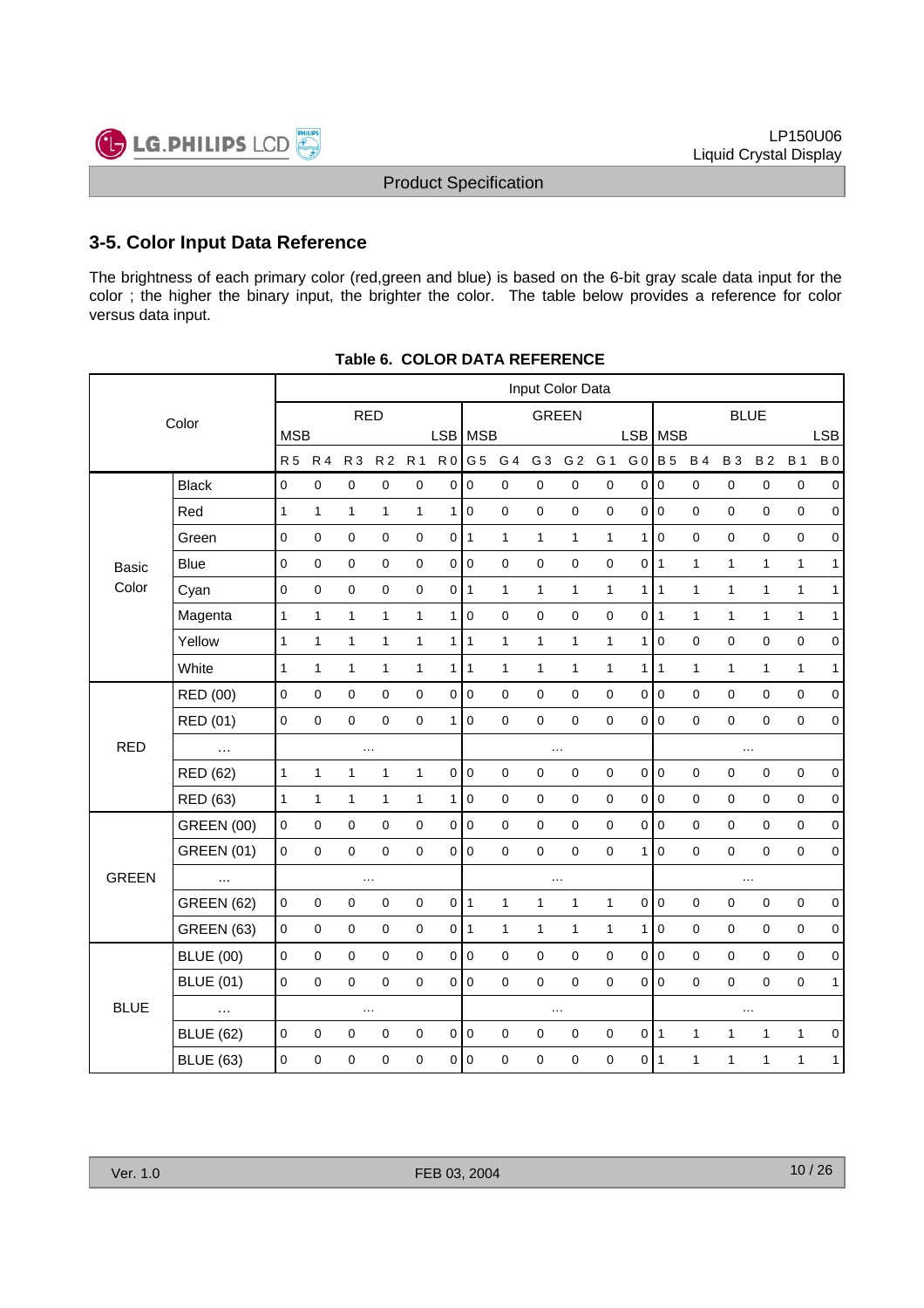

#### **3-6. Power Sequence**



| Table 7. POWER SEQUENCE TABLE |
|-------------------------------|
|-------------------------------|

| Parameter      |          | Value | Unit |    |
|----------------|----------|-------|------|----|
|                | Min.     | Typ.  | Max. |    |
| Т,             | -        |       | 10   | ms |
| $\mathsf{T}_2$ | 0        |       | 50   | ms |
| $\mathsf{T}_3$ | 200      |       |      | ms |
| T <sub>4</sub> | 200      |       |      | ms |
| $T_5$          | $\Omega$ |       | 50   | ms |
| $\mathsf{T}_6$ | $\Omega$ |       | 10   | ms |
| т,             | 400      |       |      | ms |

Notes : 1. Please avoid floating state of interface signal at invalid period.

- 2. When the interface signal is invalid, be sure to pull down the power supply for LCD VCC to 0V.
- 3. Lamp power must be turn on after power supply for LCD and interface signal are valid.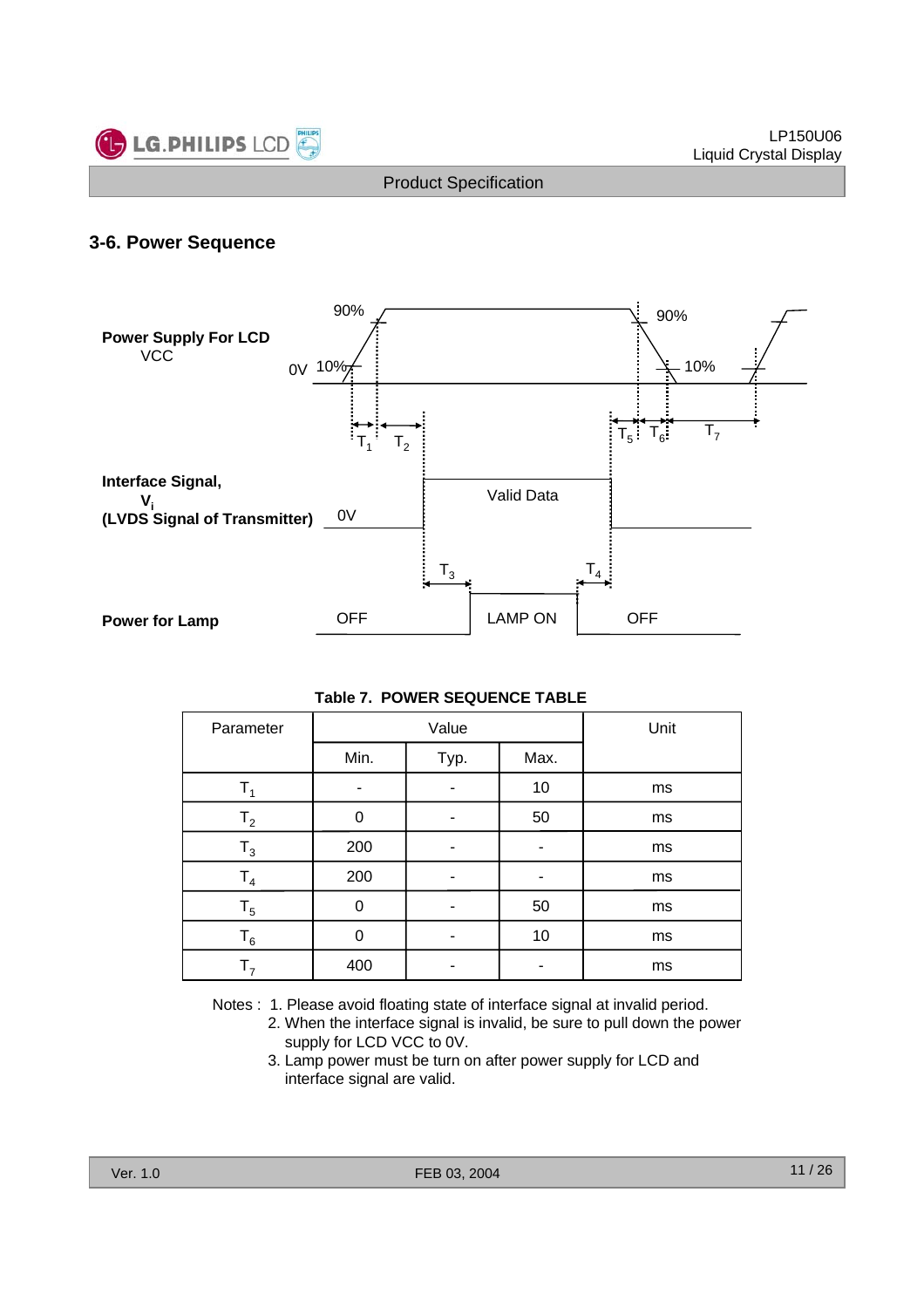

# **4. Optical Specification**

Optical characteristics are determined after the unit has been 'ON' and stable for approximately 30 minutes in a dark environment at 25°C. The values specified are at an approximate distance 50cm from the LCD surface at a viewing angle of  $\Phi$  and  $\Theta$  equal to 0°.

FIG. 1 presents additional information concerning the measurement equipment and method.



**FIG. 1 Optical Characteristic Measurement Equipment and Method**

Table 8. OPTICAL CHARACTERISTICS<br>Dclk= 65MHz, IBL= 6.0mA

Ta=25 $°C$ , VCC=3.3V, fv=60Hz

|                              |                                    |                 |                          | Values |                          |                   |                     |
|------------------------------|------------------------------------|-----------------|--------------------------|--------|--------------------------|-------------------|---------------------|
|                              | Parameter                          | Symbol          | <b>Min</b>               | Typ    | <b>MAx</b>               | Units             | <b>Notes</b>        |
| <b>Contrast Ratio</b>        |                                    | <b>CR</b>       | 175                      | 300    | -                        |                   | 1                   |
|                              | Surface Luminance, white (5P, Ave) | L <sub>WH</sub> | 150                      | 185    | ÷.                       | cd/m <sup>2</sup> | $\overline{2}$      |
|                              | Luminance Variation (13P)          | $\delta$ white  |                          | ۰      | 1.65                     |                   | 3                   |
| Response Time                |                                    |                 |                          |        |                          |                   | $\overline{4}$      |
|                              | <b>Rise Time</b>                   | $Tr_R$          | $\overline{\phantom{a}}$ | 10     | 15                       | ms                |                     |
|                              | Decay Time                         | $Tr_D$          | $\overline{\phantom{a}}$ | 20     | 25                       | ms                |                     |
| <b>Color Coordinates</b>     |                                    |                 |                          |        |                          |                   | PR650 or equivalent |
|                              | <b>RED</b>                         | <b>RX</b>       | 0.536                    | 0.566  | 0.596                    |                   |                     |
|                              |                                    | <b>RY</b>       | 0.307                    | 0.337  | 0.367                    |                   |                     |
|                              | <b>GREEN</b>                       | <b>GX</b>       | 0.277                    | 0.307  | 0.337                    |                   |                     |
|                              |                                    | GY              | 0.505                    | 0.535  | 0.565                    |                   |                     |
|                              | <b>BLUE</b>                        | BX              | 0.126                    | 0.156  | 0.186                    |                   |                     |
|                              |                                    | BY              | 0.113                    | 0.143  | 0.173                    |                   |                     |
|                              | <b>WHITE</b>                       | <b>WX</b>       | 0.283                    | 0.313  | 0.343                    |                   |                     |
|                              |                                    | <b>WY</b>       | 0.299                    | 0.329  | 0.359                    |                   |                     |
| Viewing Angle                |                                    |                 |                          |        |                          |                   | 5                   |
|                              | x axis, right( $\Phi$ =0°)         | $\Theta$ r      | 50                       | 55     | $\overline{\phantom{a}}$ | degree            |                     |
|                              | x axis, left ( $\Phi$ =180°)       |                 | 50                       | 55     | Ξ.                       | degree            |                     |
|                              | y axis, up $(\Phi = 90^\circ)$     |                 | 35                       | 40     | $\overline{\phantom{a}}$ | degree            |                     |
| y axis, down ( $\Phi$ =270°) |                                    | $\Theta$ d      | 45                       | 50     | $\overline{\phantom{0}}$ | degree            |                     |
| <b>Gray Scale</b>            |                                    |                 |                          |        |                          |                   | 6                   |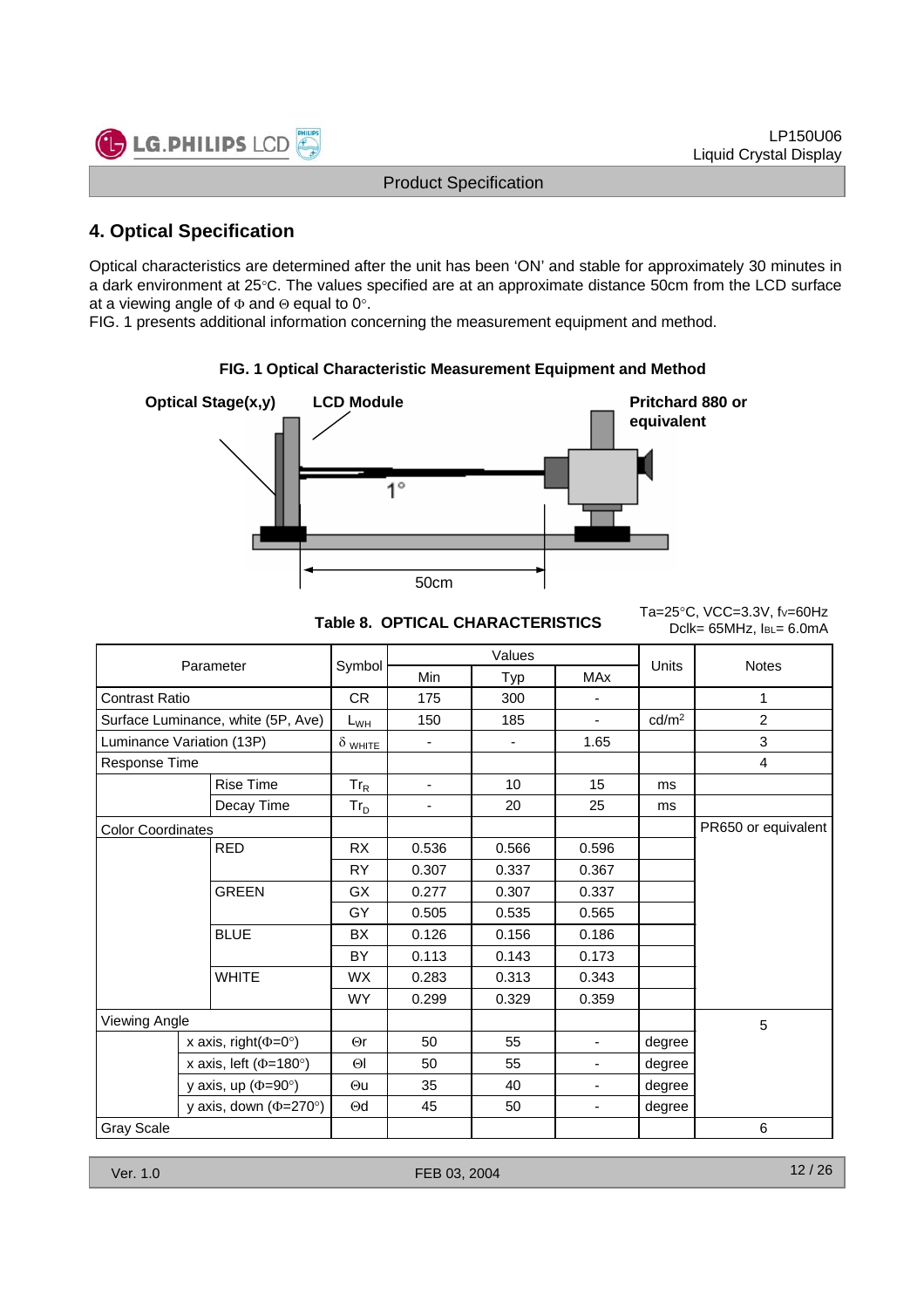

Notes 1. Contrast Ratio(CR) is defined mathematically as :

Surface Luminance with all white pixels

Contrast Ratio =

Surface Luminance with all black pixels

- 2. Surface luminance is the average of 5 points across the LCD surface 50cm from the surface with all pixels displaying white. For more information see FIG 1., When  $I_{B1}=6.0$ mA.
- 3. The variation in surface luminance, The Panel total variation (δ <sub>WHITF</sub>) is determined by measuring  $L_{ON}$  at each test position 1 through 13, and then dividing the maximum  $L_{ON}$  of 13 points luminance by minimum  $L_{ON}$  of 13 points luminance. For more information see FIG 2.

 $\delta$  <sub>WHITE</sub> = Maximum(L<sub>1</sub>, L<sub>2</sub>, ... L<sub>13</sub>) / Minimum(L<sub>1</sub>, L<sub>2</sub>, ... L<sub>13</sub>)

- 4. Response time is the time required for the display to transition from white to black(Rise Time,  $Tr_{\rm B}$ ) and from black to white(Decay Time,  $Tr_{\rm D}$ ). For additional information see FIG 3.
- 5. Viewing angle is the angle at which the contrast ratio is greater than 10. The angles are determined for the horizontal or x axis and the vertical or y axis with respect to the z axis which is normal to the LCD surface. For more information see FIG 4.

| 6. Gray scale specification | $*$ f <sub>V</sub> =60Hz |  |  |  |  |
|-----------------------------|--------------------------|--|--|--|--|
| <b>Gray Level</b>           | Luminance [%] (Typ)      |  |  |  |  |
| L <sub>0</sub>              | 0.33                     |  |  |  |  |
| L7                          | 1.30                     |  |  |  |  |
| L15                         | 5.00                     |  |  |  |  |
| L23                         | 10.7                     |  |  |  |  |
| L31                         | 19.0                     |  |  |  |  |
| L39                         | 30.0                     |  |  |  |  |
| L47                         | 47.0                     |  |  |  |  |
| L <sub>55</sub>             | 71.0                     |  |  |  |  |
| L63                         | 100                      |  |  |  |  |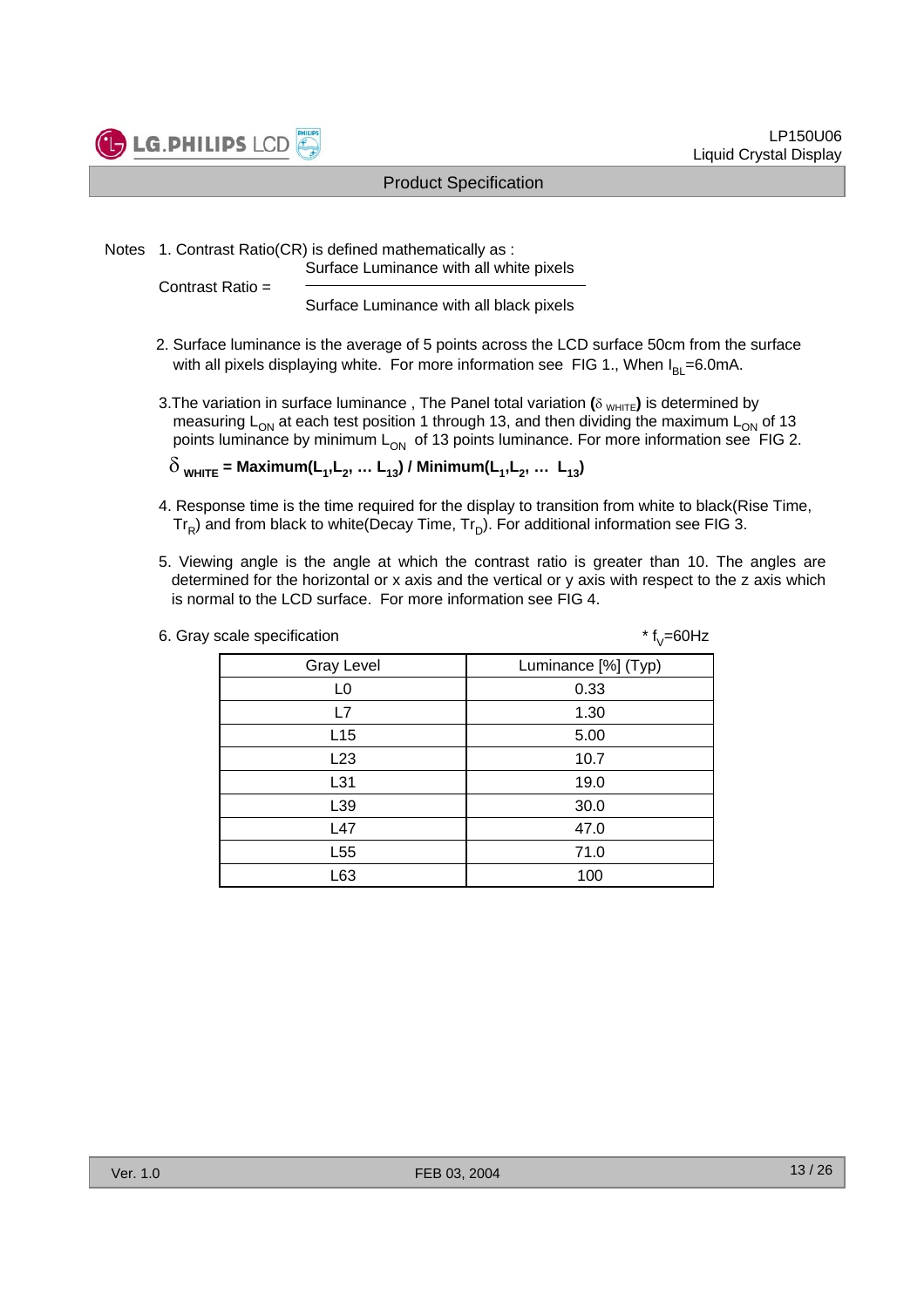

#### **FIG. 2 Luminance**

<measuring point for surface luminance> <measuring point for luminance variation>

**POINTS: 5 POINTS (1~5) POINTS: 13 POINTS (1~13)**



**A : H/4 mm B : V/4 mm C : 10 mm D : 10 mm H : 304.8 mm V : 228.6 mm @ H, V : Active Area**

#### **FIG. 3 Response Time**

The response time is defined as the following figure and shall be measured by switching the input signal for "black" and "white".

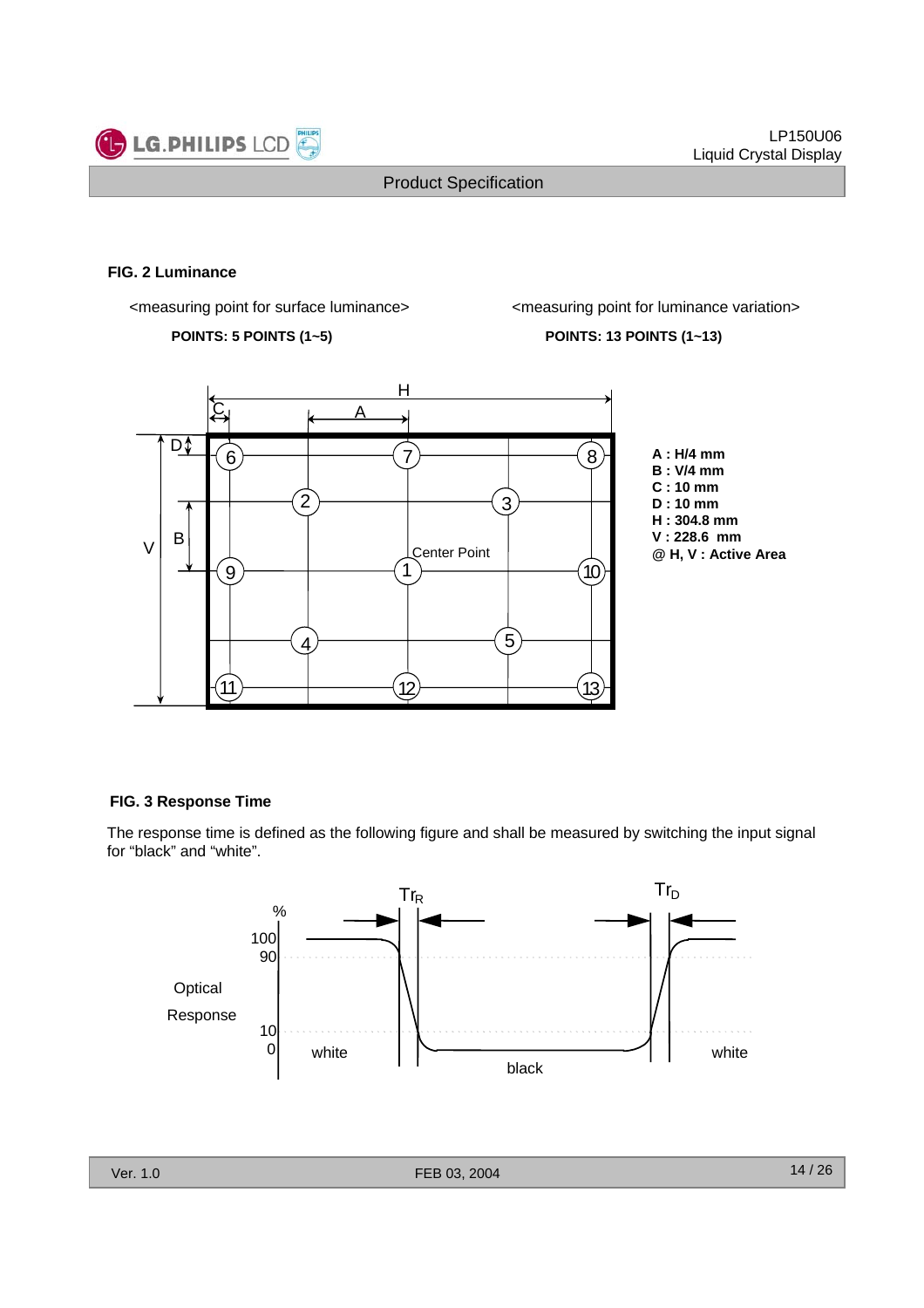

#### **FIG. 4 Viewing angle**

<Dimension of viewing angle range>

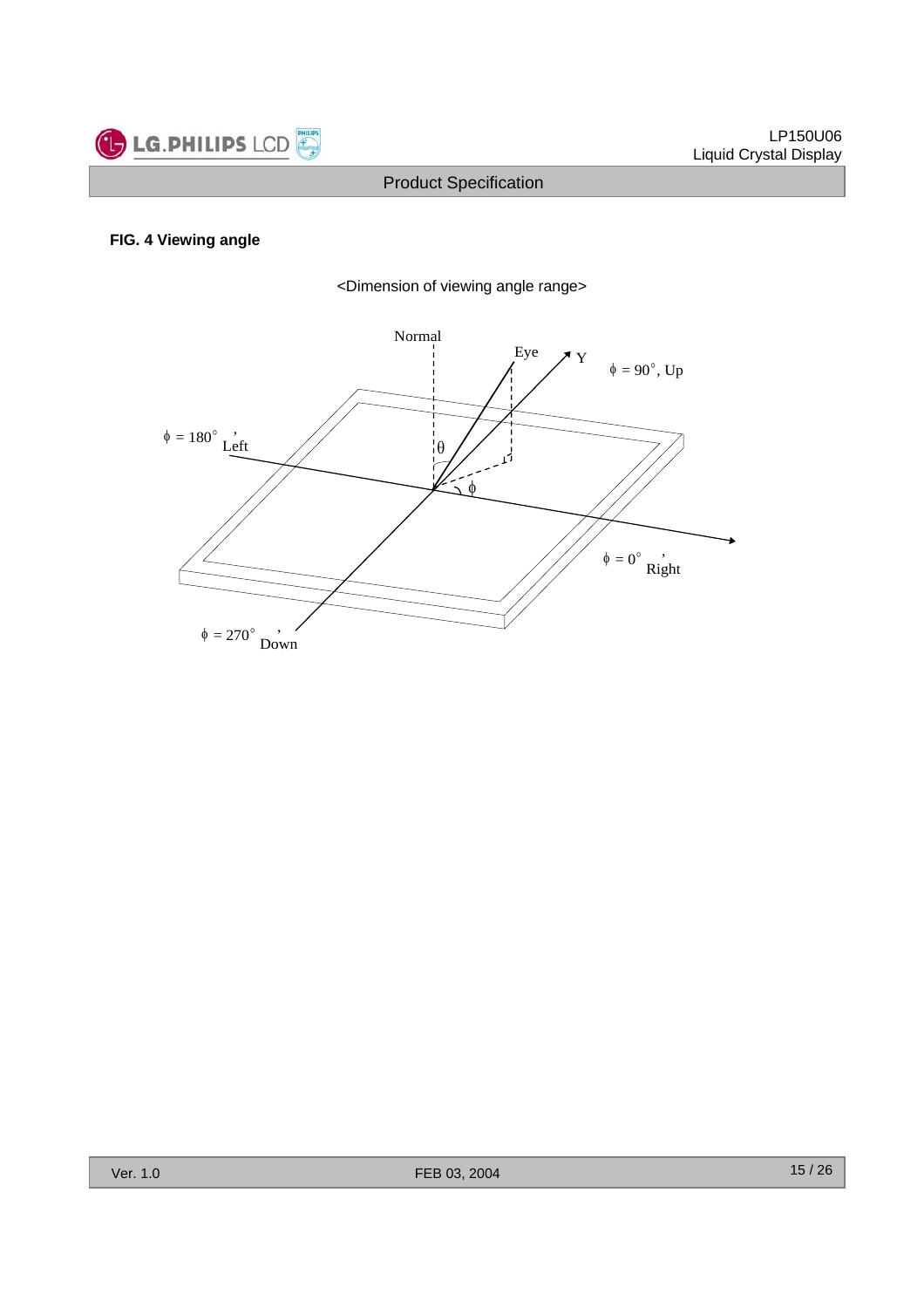

# **5. Mechanical Characteristics**

The contents provide general mechanical characteristics for the model LP150U06. In addition the figures in the next page are detailed mechanical drawing of the LCD.

|                          | Horizontal                                                      | $317.3 \pm 0.5$ mm       |  |  |  |  |
|--------------------------|-----------------------------------------------------------------|--------------------------|--|--|--|--|
| <b>Outline Dimension</b> | Vertical                                                        | $241.5 \pm 0.5$ mm       |  |  |  |  |
|                          | Depth                                                           | 6.2 mm(Typ.), 6.5mm Max. |  |  |  |  |
| Bezel Area               | Horizontal                                                      | $308.0 \pm 0.5$ mm       |  |  |  |  |
|                          | Vertical                                                        | $231.8 \pm 0.5$ mm       |  |  |  |  |
|                          | Horizontal                                                      | 304.8 mm                 |  |  |  |  |
| Active Display Area      | Vertical                                                        | 228.6 mm                 |  |  |  |  |
| Weight                   | 590g (Typ.) 605g (Max.)                                         |                          |  |  |  |  |
| <b>Surface Treatment</b> | Hard coating(3H)<br>Anti-glare treatment of the front polarizer |                          |  |  |  |  |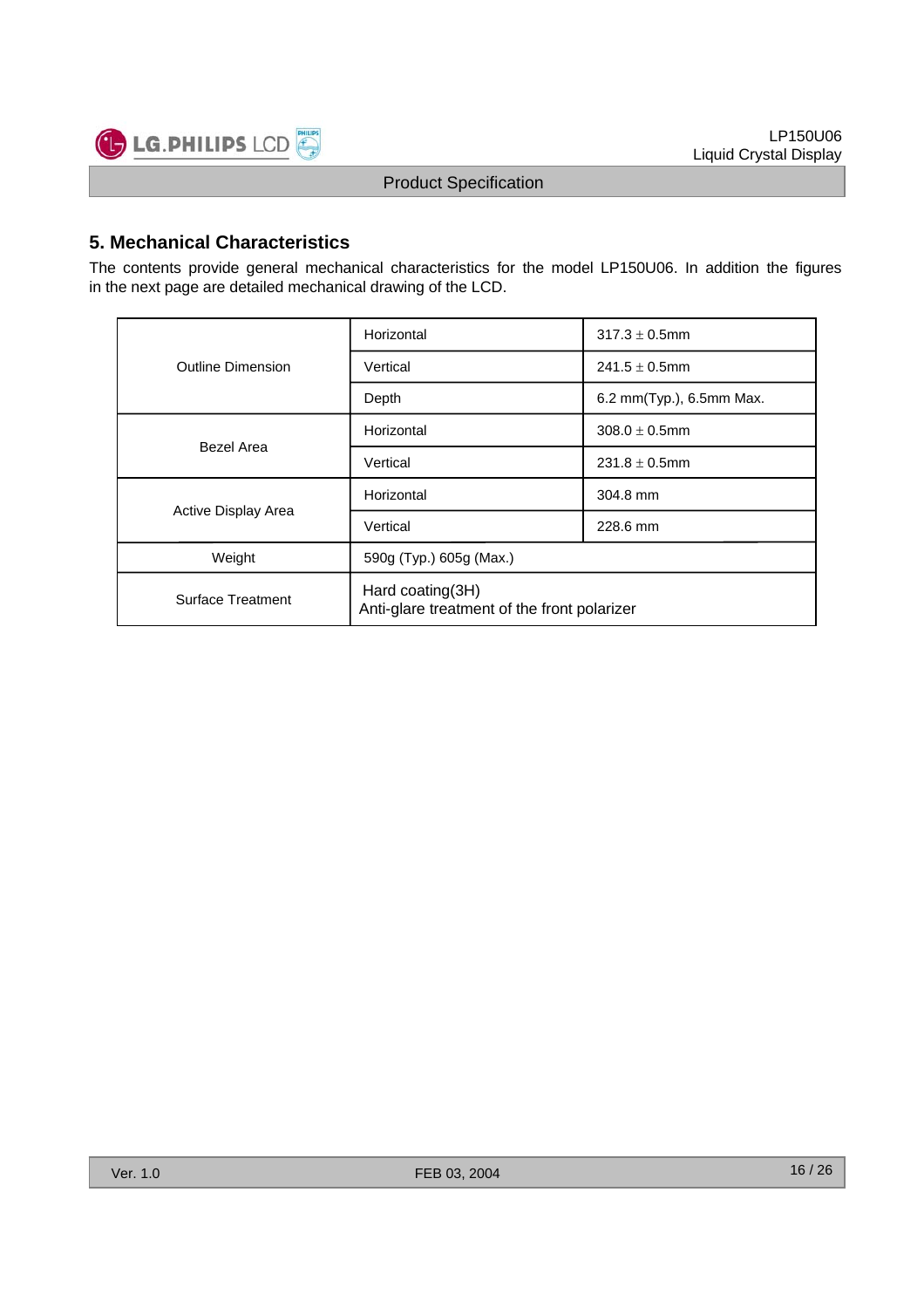

#### <FRONT VIEW>



Į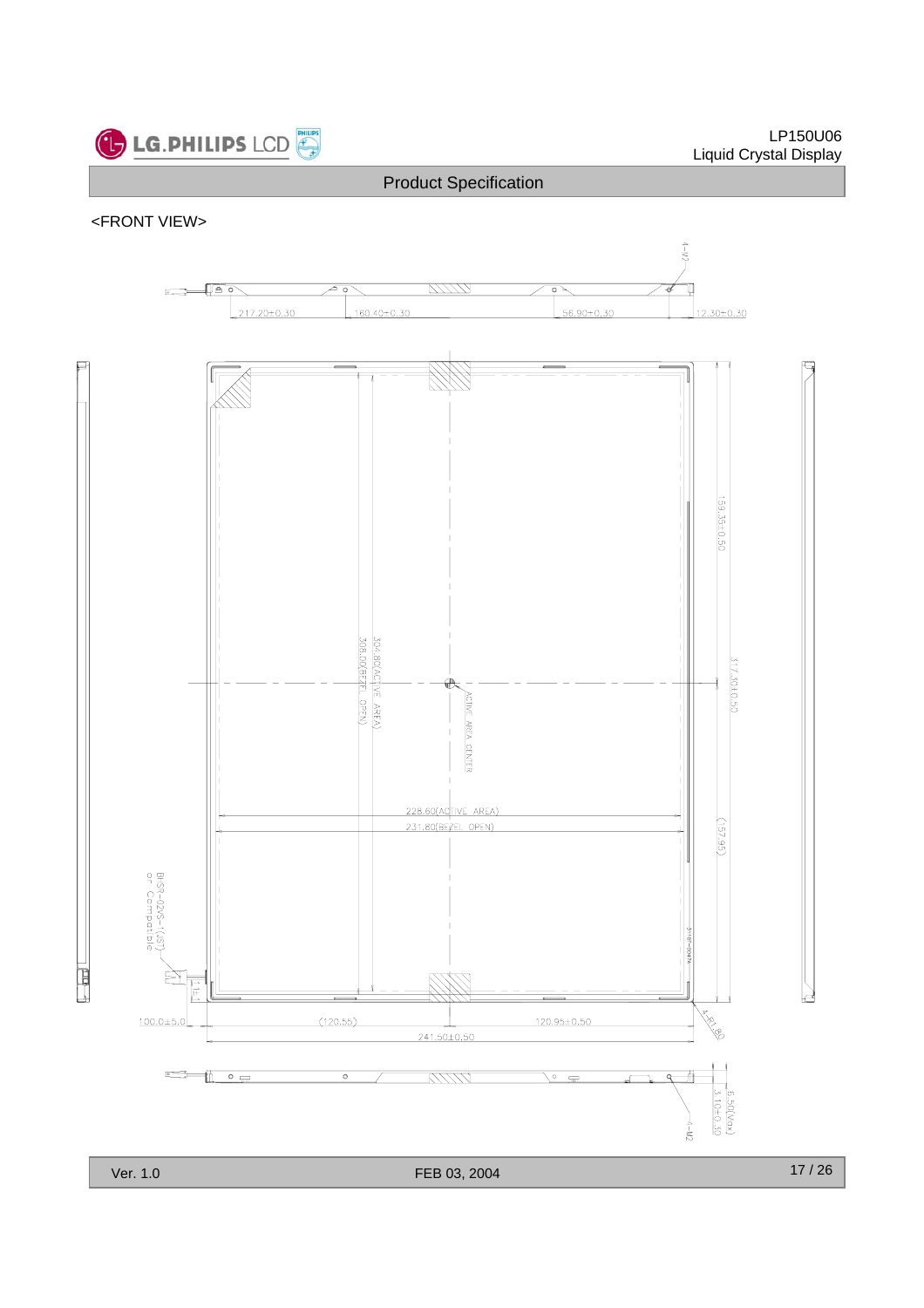

# <REAR VIEW>

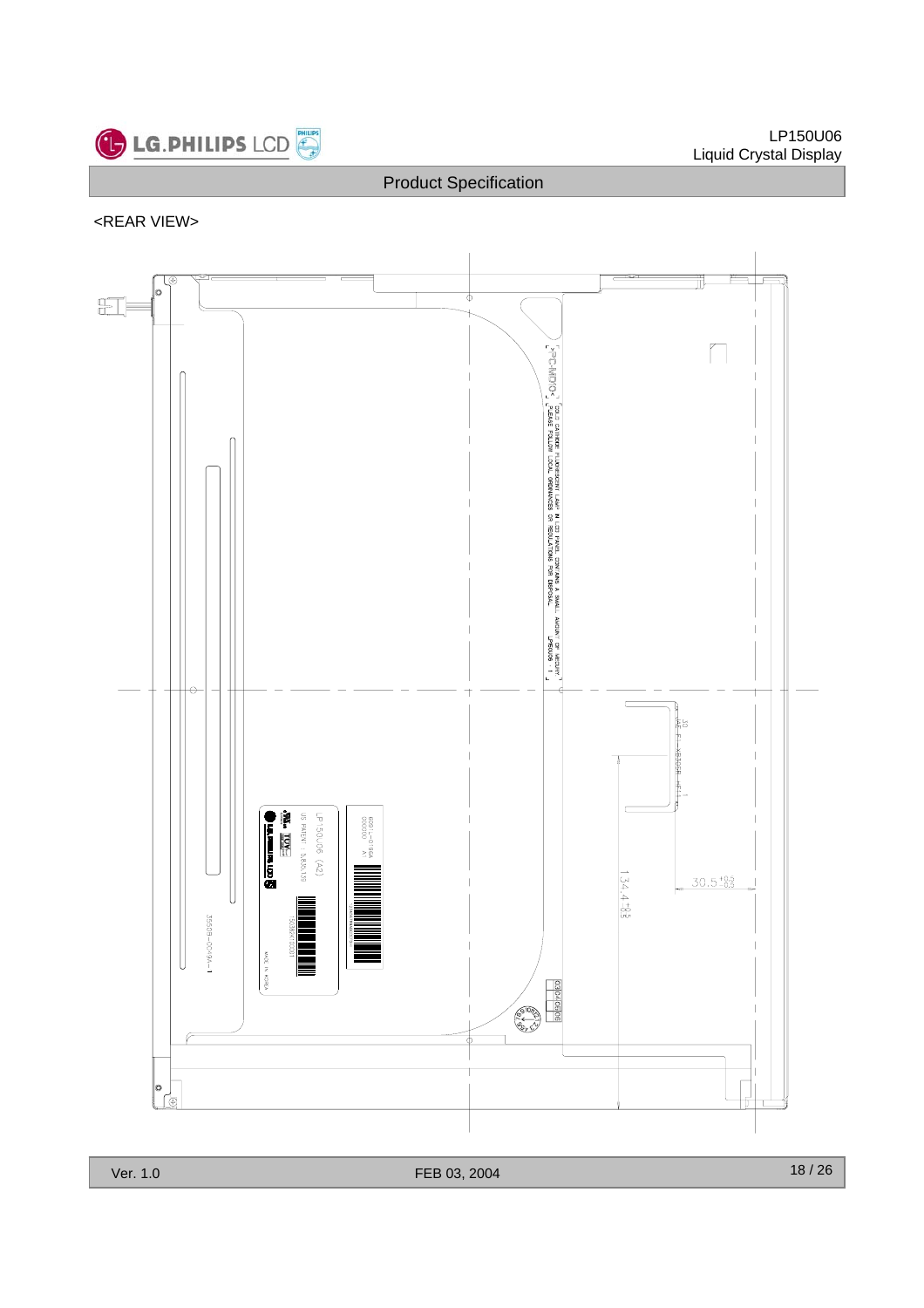

#### [ DETAIL DESCRIPTION OF SIDE MOUNTING SCREW ]



\* Screw Length : Left & Right (Max 2.5, Min 2.0)<br>\* Screw Torque : Max 2.0kgf.cm

Notes : 1. Screw plated through the method of non-electrolytic nickel plating is preferred to reduce possibility that results in vertical and/or horizontal line defect due to the conductive particles from screw surface.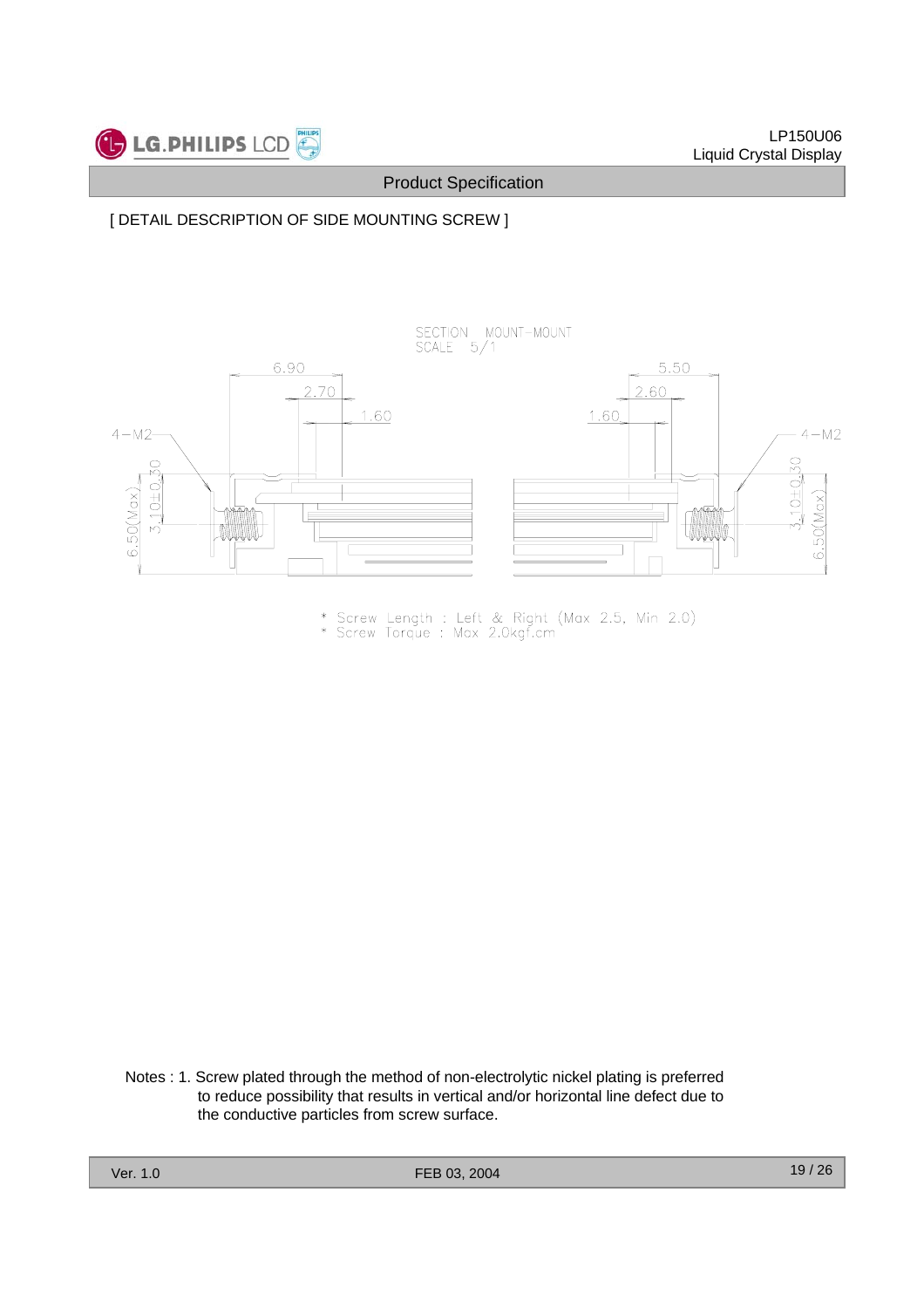

# **6. Reliability**

Environment test condition

**LG.PHILIPS LCD** 

| No.            | Test Item                                   | Conditions                                                                                       |  |  |  |  |  |
|----------------|---------------------------------------------|--------------------------------------------------------------------------------------------------|--|--|--|--|--|
| 1              | High temperature storage test               | Ta= 60°C, 240h                                                                                   |  |  |  |  |  |
| $\overline{2}$ | Low temperature storage test                | Ta= -20°C, 240h                                                                                  |  |  |  |  |  |
| 3              | High temperature operation test             | Ta= 50°C, 50%RH, 240h                                                                            |  |  |  |  |  |
| 4              | Low temperature operation test              | Ta= 0°C, 240h                                                                                    |  |  |  |  |  |
| 5              | Vibration test (non-operating)              | Sine wave, $10 \sim 500 \sim 10$ Hz, 1.5G, 0.37 oct/min<br>3 axis, 1 hour/axis                   |  |  |  |  |  |
| 6              | Shock test (non-operating)                  | Half sine wave, 180G, 2ms<br>one shock of each six faces(I.e. run 180G 2ms<br>for all six faces) |  |  |  |  |  |
| 7              | Altitude<br>operating<br>storage / shipment | $0 \sim 10,000$ feet (3,048m) 24Hr<br>$0 \sim 40,000$ feet (12,192m) 24Hr                        |  |  |  |  |  |

{ Result Evaluation Criteria }

There should be no change which might affect the practical display function when the display quality test is conducted under normal operating condition.

- ON/OFF Cycle
	- : The display module will be capable of being operated over 24,000 ON/OFF cycles (Lamp power & Vcc ON/OFF)

- Mean time Between Failure

: The LCD Panel and interface board assembly (excluding the CCFL) have a mean time between failures of 30,000 hours with a confidence level 90%.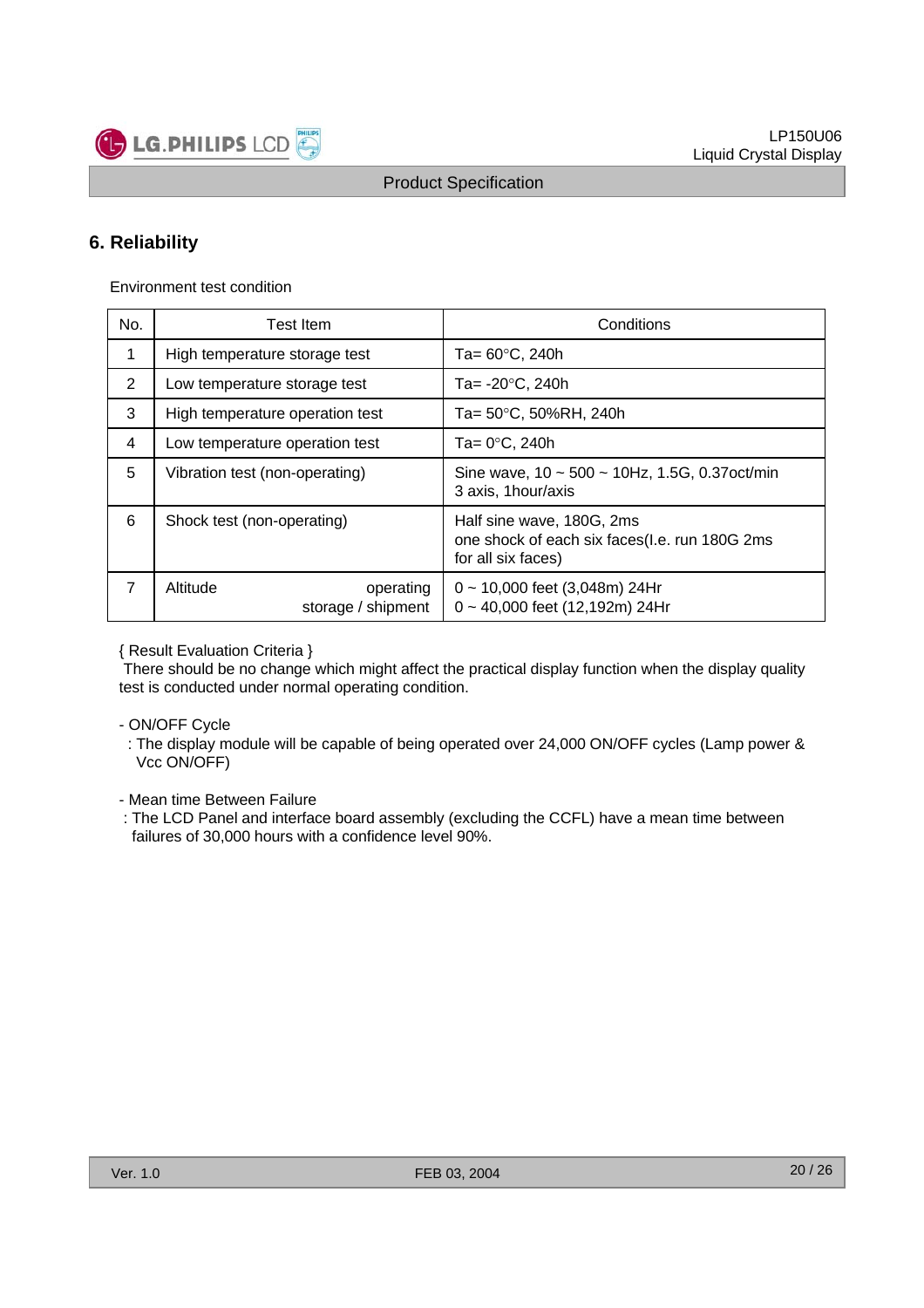

#### **7. International Standards**

#### **7-1. Safety**

a) UL 60950, Third Edition, Underwriters Laboratories, Inc., Dated Dec. 11, 2000.

Standard for Safety of Information Technology Equipment, Including Electrical Business Equipment.

b) CAN/CSA C22.2, No. 60950, Third Edition, Canadian Standards Association, Dec. 1, 2000.

Standard for Safety of Information Technology Equipment, Including Electrical Business Equipment.

c) EN 60950 : 2000, Third Edition

IEC 60950 : 1999, Third Edition

European Committee for Electrotechnical Standardization(CENELEC)

EUROPEAN STANDARD for Safety of Information Technology Equipment Including Electrical Business Equipment.

#### **7-2. EMC**

a) ANSI C63.4 "Methods of Measurement of Radio-Noise Emissions from Low-Voltage Electrical and Electrical Equipment in the Range of 9kHZ to 40GHz. "American National Standards Institute(ANSI), 1992

b) C.I.S.P.R "Limits and Methods of Measurement of Radio Interface Characteristics of Information Technology Equipment." International Special Committee on Radio Interference.

c) EN 55022 "Limits and Methods of Measurement of Radio Interface Characteristics of Information Technology Equipment." European Committee for Electrotechnical Standardization.(CENELEC), 1998 ( Including A1: 2000 )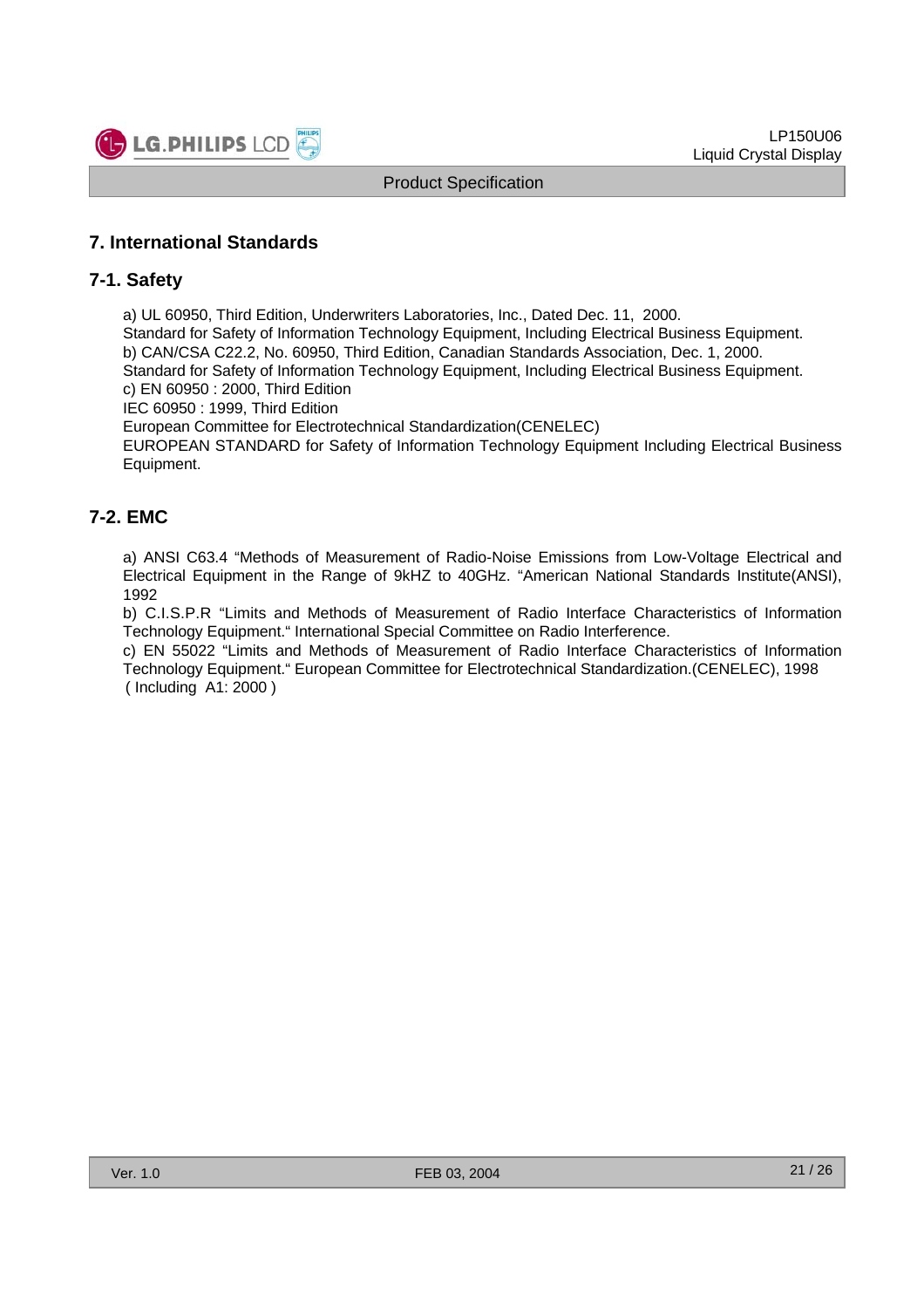

# **8. Packing**

# **8-1. Designation of Lot Mark**





D : Year

- E : Month
- F : Panel Code
- G : Factory Code
- H : Assembly Code

I,J,K,L,M : Serial No

#### Note

1. Year

| Year | 97 | 98 | 99 | 2000 | 2001 | 2002 | 2003 | 2004 | 2005 | 2006   | 2007 |
|------|----|----|----|------|------|------|------|------|------|--------|------|
| Mark |    |    |    |      |      |      |      |      |      | ⌒<br>∼ |      |

2. Month

| Month | Jan | Feb | . .<br>Mar | Apr | May | Jun | Jul | Aug | Sep | Oct | Nov | Dec |
|-------|-----|-----|------------|-----|-----|-----|-----|-----|-----|-----|-----|-----|
| Mark  |     | -   |            |     |     |     |     |     |     | . . | ◡   | ີ   |

3. Panel Code

| Panel Code I | P1 Factory | P <sub>2</sub> Factory | P3 Factory | P4 Factory | P5 Factory | Hydis Panel |
|--------------|------------|------------------------|------------|------------|------------|-------------|
| Mark         |            |                        |            |            |            |             |

4. Factory Code

| Factory Code | <b>LPL Gumi</b> | <b>LPL Nanjing</b> |
|--------------|-----------------|--------------------|
| Mark         |                 |                    |

#### 5. Serial No

| Serial No. | 1 ~ 99,999      | $100,000 -$                       |  |  |  |  |  |
|------------|-----------------|-----------------------------------|--|--|--|--|--|
| Mark       | $00001 - 99999$ | $A0001 - A9999$ , - - - - , Z9999 |  |  |  |  |  |

b) Location of Lot Mark

Serial NO. is printed on the label. The label is attached to the backside of the LCD module. This is subject to change without prior notice.

#### **8-2. Packing Form**

- a) Package quantity in one box : 15 pcs
- b) Box Size:  $374$ mm  $\times$  329mm  $\times$  311mm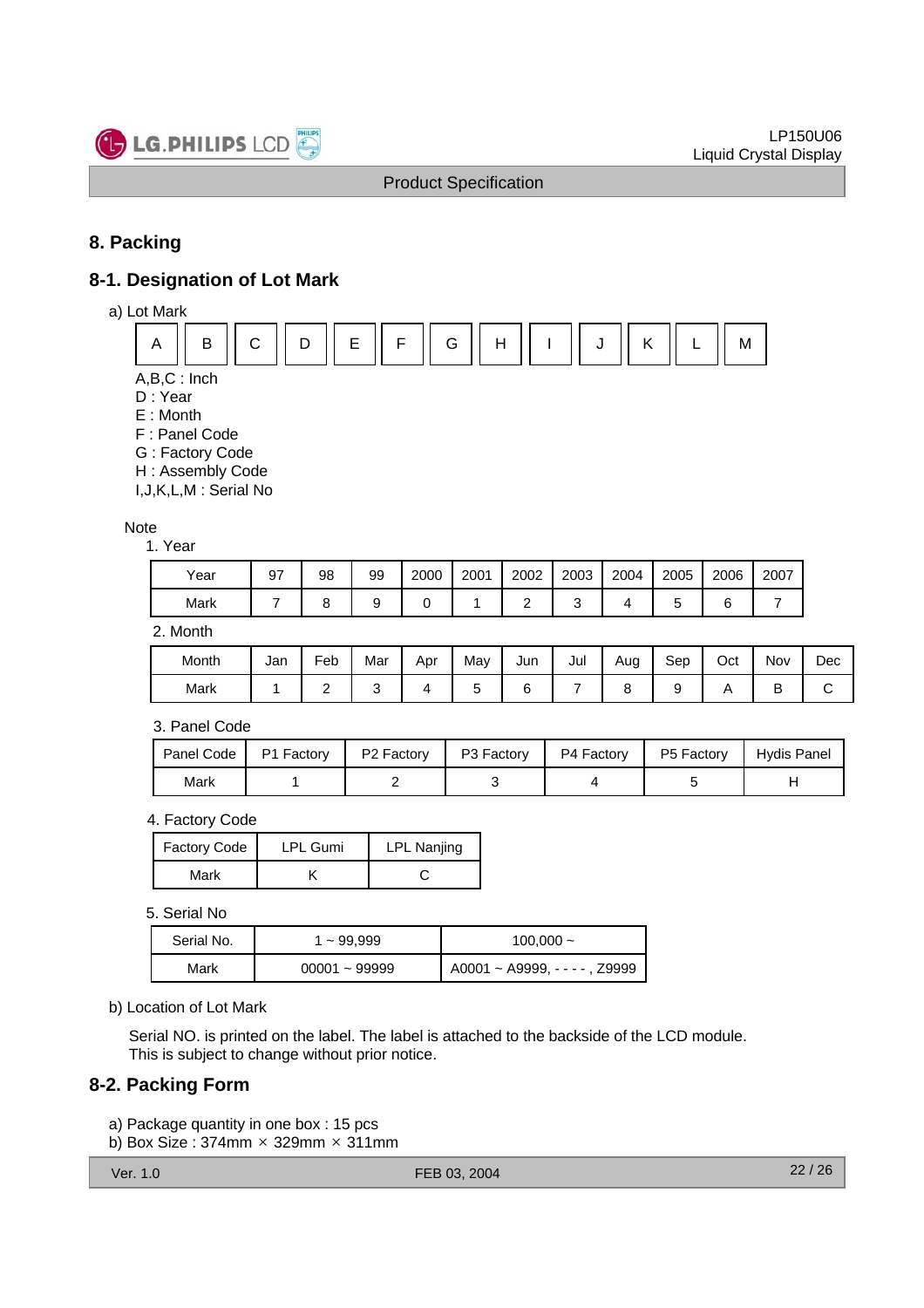

# **9. PRECAUTIONS**

Please pay attention to the followings when you use this TFT LCD module.

# **9-1. MOUNTING PRECAUTIONS**

- (1) You must mount a module using holes arranged in four corners or four sides.
- (2) You should consider the mounting structure so that uneven force (ex. Twisted stress) is not applied to the module. And the case on which a module is mounted should have sufficient strength so that external force is not transmitted directly to the module.
- (3) Please attach the surface transparent protective plate to the surface in order to protect the polarizer. Transparent protective plate should have sufficient strength in order to the resist external force.
- (4) You should adopt radiation structure to satisfy the temperature specification.
- (5) Acetic acid type and chlorine type materials for the cover case are not desirable because the former generates corrosive gas of attacking the polarizer at high temperature and the latter causes circuit break by electro-chemical reaction.
- (6) Do not touch, push or rub the exposed polarizers with glass, tweezers or anything harder than HB pencil lead. And please do not rub with dust clothes with chemical treatment. Do not touch the surface of polarizer for bare hand or greasy cloth.(Some cosmetics are detrimental
- to the polarizer.) (7) When the surface becomes dusty, please wipe gently with absorbent cotton or other soft materials like chamois soaks with petroleum benzene. Normal-hexane is recommended for cleaning the adhesives
- used to attach front / rear polarizers. Do not use acetone, toluene and alcohol because they cause chemical damage to the polarizer.
- (8) Wipe off saliva or water drops as soon as possible. Their long time contact with polarizer causes deformations and color fading.
- (9) Do not open the case because inside circuits do not have sufficient strength.

#### **9-2. OPERATING PRECAUTIONS**

- (1) The spike noise causes the mis-operation of circuits. It should be lower than following voltage :  $V=\pm 200$ mV(Over and under shoot voltage)
- (2) Response time depends on the temperature.(In lower temperature, it becomes longer.)
- (3) Brightness depends on the temperature. (In lower temperature, it becomes lower.) And in lower temperature, response time(required time that brightness is stable after turned on) becomes longer.
- (4) Be careful for condensation at sudden temperature change. Condensation makes damage to polarizer or electrical contacted parts. And after fading condensation, smear or spot will occur.
- (5) When fixed patterns are displayed for a long time, remnant image is likely to occur.
- (6) Module has high frequency circuits. Sufficient suppression to the electromagnetic interference shall be done by system manufacturers. Grounding and shielding methods may be important to minimized the interference.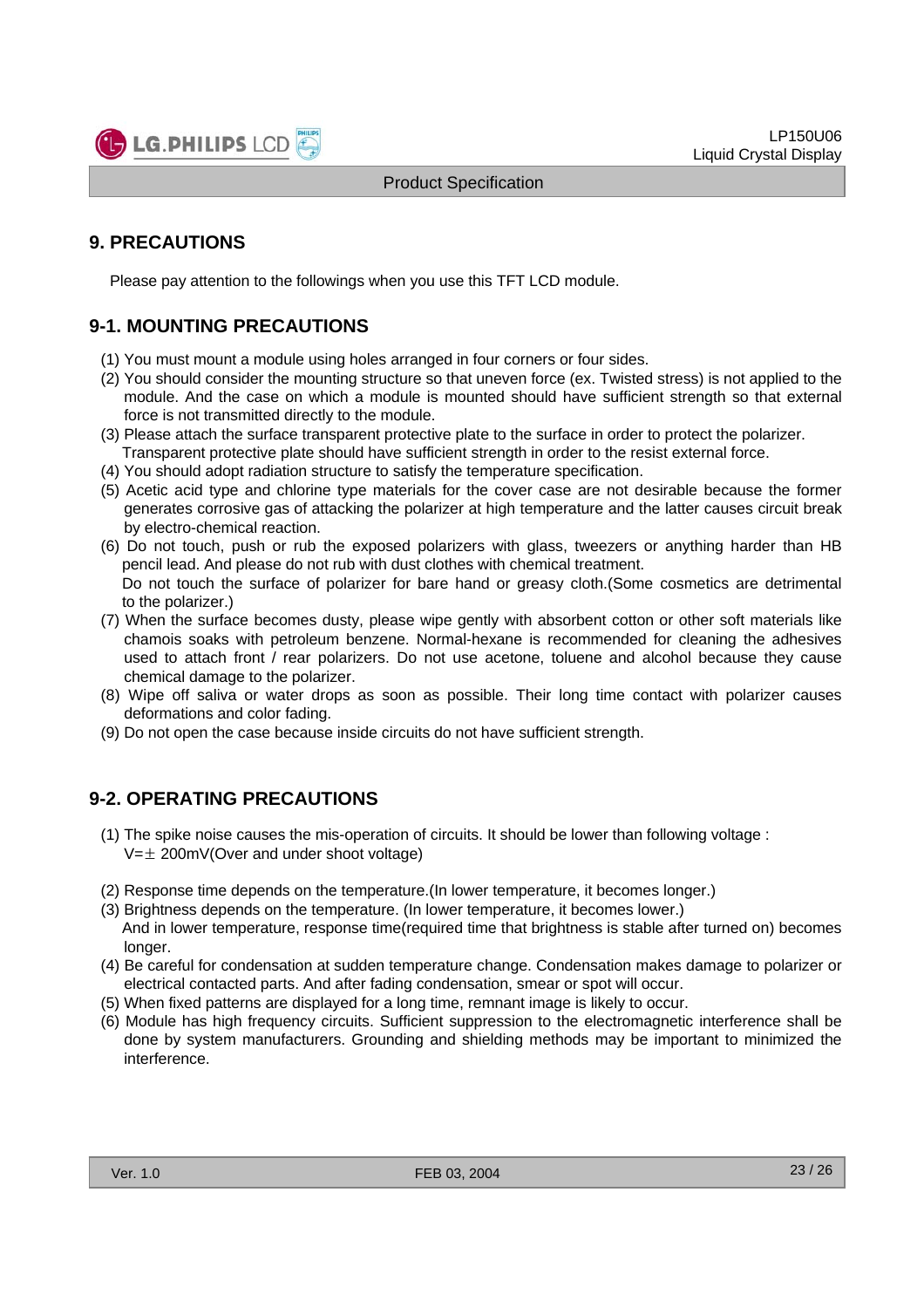#### **9-3. ELECTROSTATIC DISCHARGE CONTROL**

Since a module is composed of electronic circuits, it is not strong to electrostatic discharge. Make certain that treatment persons are connected to ground through wrist band etc. And don't touch interface pin directly.

# **9-4. PRECAUTIONS FOR STRONG LIGHT EXPOSURE**

Strong light exposure causes degradation of polarizer and color filter.

# **9-5. STORAGE**

When storing modules as spares for a long time, the following precautions are necessary.

- (1) Store them in a dark place. Do not expose the module to sunlight or fluorescent light. Keep the temperature between 5°C and 35°C at normal humidity.
- (2) The polarizer surface should not come in contact with any other object. It is recommended that they be stored in the container in which they were shipped.

# **9-6. HANDLING PRECAUTIONS FOR PROTECTION FILM**

- (1) The protection film is attached to the bezel with a small masking tape. When the protection film is peeled off, static electricity is generated between the film and polarizer. This should be peeled off slowly and carefully by people who are electrically grounded and with well ion-blown equipment or in such a condition, etc.
- (2) When the module with protection film attached is stored for a long time, sometimes there remains a very small amount of glue still on the bezel after the protection film is peeled off.
- (3) You can remove the glue easily. When the glue remains on the bezel surface or its vestige is recognized, please wipe them off with absorbent cotton waste or other soft material like chamois soaked with normal-hexane.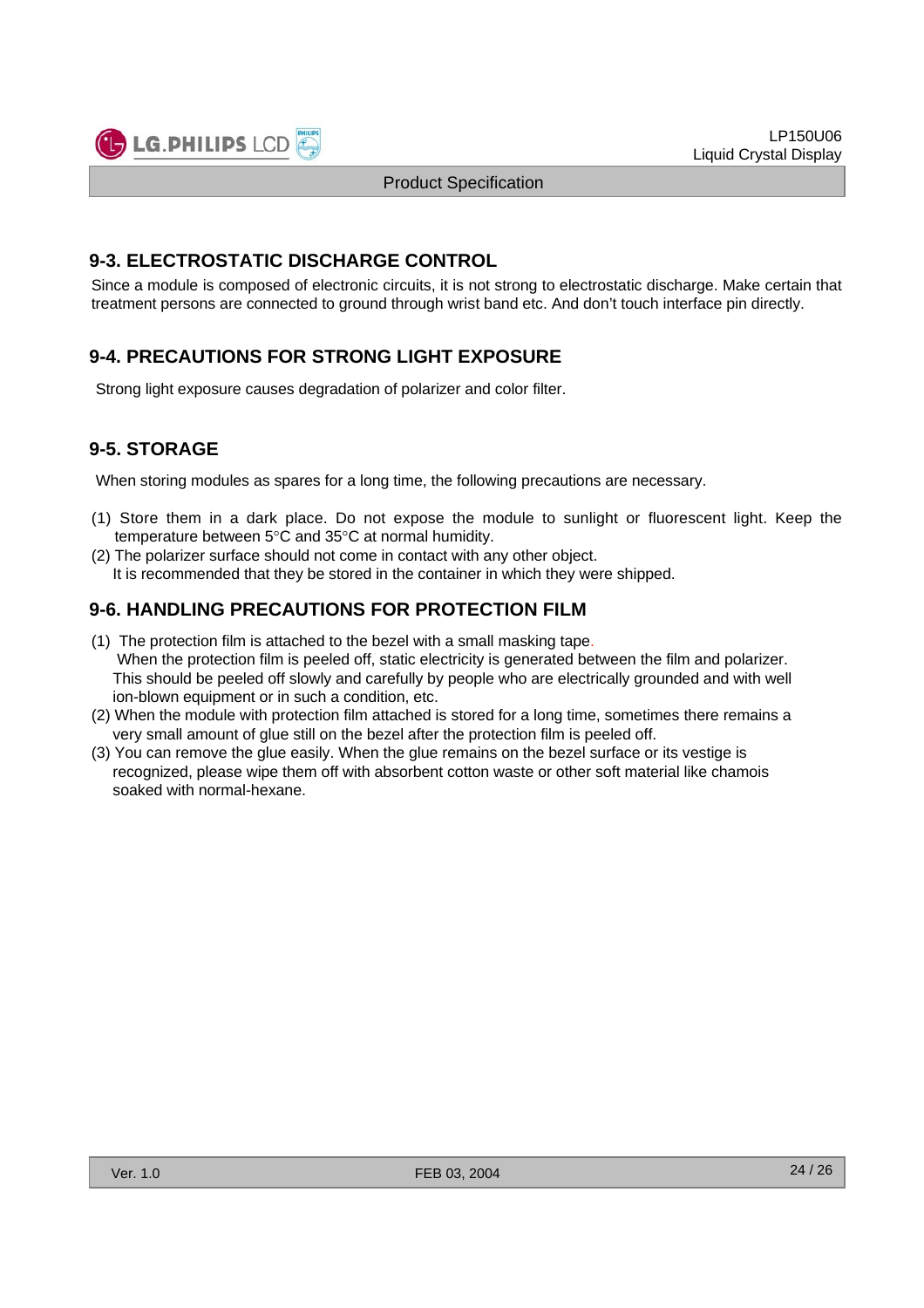

# **APPENDIX [A] - Enhanced Extended Display Identification Data (EEDID**™**)**

| Byte#          | Byte#       | Field Name and Comments                                                        |                               | Value                     | Value                |                      |
|----------------|-------------|--------------------------------------------------------------------------------|-------------------------------|---------------------------|----------------------|----------------------|
| (decimal)      | (HEX)       |                                                                                |                               | (HEX)                     | (binary)             |                      |
| 0              | $^{00}$     | Header                                                                         | $\Omega$                      | $\Omega$                  | 00000000             |                      |
| $\mathbf{1}$   | O1          |                                                                                | E                             | $\mathsf F$               | 11111111             |                      |
| 2<br>3         | 02<br>03    |                                                                                | F<br>F                        | F<br>F                    | 11111111<br>11111111 |                      |
| $\overline{4}$ | 04          |                                                                                | F                             | F                         | 11111111             | Header               |
| 5              | 05          |                                                                                | F                             | F                         | 11111111             |                      |
| 6              | 06          |                                                                                | F                             | F                         | 11111111             |                      |
| $\overline{7}$ | 07          |                                                                                | $\circ$                       | $\circ$                   | 00000000             |                      |
| 8              | 08          | EISA manufacturer code = LGP                                                   | 3                             | $\circ$                   | 00110000             |                      |
| 9              | 09          |                                                                                | F                             | $\circ$                   | 11110000             |                      |
| 10             | 0A          | $Product code = 0315AFI (5FI)$                                                 | 5                             | $\overline{4}$            | 01010100             |                      |
| 11             | 0B          | (Hex, LSB first)                                                               | C                             | 9                         | 11001001             |                      |
| 12             | $_{\rm OC}$ | ID (32-bit) serial number = don't care                                         | $\mathbf 0$                   | $\mathbf{0}$              | 00000000             | Vender/              |
| 13             | 0D          |                                                                                | $\circ$                       | 0                         | 00000000             | Product ID           |
| 14             | 0E          |                                                                                | $\circ$                       | $\mathbf 0$               | 00000000             |                      |
| 15             | 0F          |                                                                                | $\circ$                       | 0                         | 00000000             |                      |
| 16             | 10          | Week of manufacture $=$ don't care                                             | $\mathbf 0$                   | $\mathbf 0$               | 00000000             |                      |
| 17             | 11          | Year of manufacture = don't care                                               | $\mathbf 0$                   | $\mathbf{0}$              | 00000000             |                      |
| 18             | 12          | EDID Structure version $# = 1$                                                 | $\circ$                       | $\mathbf{1}$              | 00000001             | <b>EDID Version/</b> |
| 19             | 13          | EDID Revision $# = 3$                                                          | $\Omega$                      | 3                         | 00000011             | Revision             |
| 20             | 14          | Video input definition = Digital I/P, non TMDS CRGB                            | 8                             | $\mathbf 0$               | 10000000             |                      |
| 21             | 15          | Max H image size $\text{(cm)} = 30.48 \text{cm}$ $(30)$                        | $\mathbf{1}$                  | Ε                         | 00011110             | Display              |
| 22             | 16          | Max V image size $\text{(cm)} = 22.86 \text{cm}$ $(23)$                        | $\mathbf{1}$                  | $\overline{7}$            | 00010111             | Parameter            |
| 23<br>24       | 17<br>18    | Display gamma $= 2.2$<br>Feature support(DPMS) = Active off, RGB Color         | $\overline{7}$<br>$\mathbf 0$ | 8<br>A                    | 01111000<br>00001010 |                      |
| 25             | 19          | Red/Green low Bits                                                             | D                             | B                         | 11011011             |                      |
| 26             | 1A          | Blue/White Low Bits                                                            | E                             | $\mathbf{0}$              | 11100000             |                      |
| 27             | 1B          | 0.566<br>Red X<br>$Rx =$                                                       | 9                             | $\circ$                   | 10010000             |                      |
| 28             | 1C          | Red Y<br>0.337<br>$R_V =$                                                      | 5                             | 6                         | 01010110             |                      |
| 29             | 1D          | Green X<br>$Gx =$<br>0.307                                                     | $\overline{4}$                | Ε                         | 01001110             | Color                |
| 30             | 1E          | 0.535<br>Green Y<br>$G_V =$                                                    | 8                             | 8                         | 10001000             | Characteristic       |
| 31             | 1F          | Blue X<br>$Bx =$<br>0.156                                                      | $\overline{c}$                | $\overline{7}$            | 00100111             |                      |
| 32             | 20          | Blue Y<br>$By =$<br>0.143                                                      | $\overline{c}$                | $\overline{4}$            | 00100100             |                      |
| 33<br>34       | 21<br>22    | White X<br>$Wx =$<br>0.313<br>White Y<br>$W =$<br>0.329                        | 5<br>5                        | $\circ$<br>$\overline{4}$ | 01010000<br>01010100 |                      |
| 35             | 23          | Established Timing I                                                           | $\circ$                       | $\circ$                   | 00000000             | Established          |
| 36             | 24          | Established Timing II                                                          | 0                             | $\circ$                   | 00000000             | Timings              |
| 37             | 25          | Manufacturer's Timings                                                         | $\circ$                       | $\circ$                   | 00000000             |                      |
| 38             | 26          | Standard Timing Identification 1 was not used                                  | $\circ$                       | $\mathbf{1}$              | 00000001             |                      |
| 39             | 27          | Standard Timing Identification 1 was not used                                  | $\mathbf{O}$                  | $\overline{1}$            | 00000001             |                      |
| 40             | 28          | Standard Timing Identification 2 was not used                                  | $\mathbf{O}$                  | $\mathbf{1}$              | 00000001             |                      |
| 41             | 29          | Standard Timing Identification 2 was not used                                  | $\circ$                       | $\overline{1}$            | 00000001             |                      |
| 42             | 2A          | Standard Timing Identification 3 was not used                                  | 0                             | $\overline{1}$            | 00000001             |                      |
| 43             | 2B          | Standard Timing Identification 3 was not used                                  | $\circ$                       | $\mathbf{1}$              | 00000001             |                      |
| 44             | 2C          | Standard Timing Identification 4 was not used                                  | $\mathbf{O}$                  | $\mathbf{1}$              | 00000001             | Standard             |
| 45             | 2D          | Standard Timing Identification 4 was not used                                  | $\circ$                       | $\overline{1}$            | 00000001             | Timing ID            |
| 46             | 2E          | Standard Timing Identification 5 was not used                                  | $\circ$                       | $\mathbf{1}$              | 00000001             |                      |
| 47             | 2F          | Standard Timing Identification 5 was not used                                  | $\Omega$                      | $\overline{1}$            | 00000001             |                      |
| 48             | 30          | Standard Timing Identification 6 was not used                                  | $\circ$                       | $\mathbf{1}$              | 00000001             |                      |
| 49             | 31          | Standard Timing Identification 6 was not used                                  | $\Omega$                      | 1 <sup>1</sup>            | 00000001             |                      |
| 50             | 32          | Standard Timing Identification 7 was not used                                  | $\circ$                       | $\overline{1}$            | 00000001             |                      |
| 51             | 33          | Standard Timing Identification 7 was not used                                  | $\mathbf{O}$                  | $\overline{1}$            | 00000001             |                      |
| 52             | 34          | Standard Timing Identification 8 was not used                                  | 0                             | $\mathbf{1}$              | 00000001             |                      |
| 53             | 35          | Standard Timing Identification 8 was not used                                  | 0                             | $\overline{1}$            | 00000001             |                      |
| 54             | 36          | Detailed Timing Descriptor #1                                                  | $\overline{4}$                | 8                         | 01001000             |                      |
| 55             | 37          | 1600 x 1200 @ 60Hz mode: pixel clock = 162.00MHz                               | 3                             | E                         | 00111111             |                      |
| 56             | 38          | Horizontal Active = $1600$ pixels                                              | $\overline{4}$                | $\circ$                   | 01000000             |                      |
| 57             | 39          | Horizontal Blanking = 560 pixels                                               | 3                             | $\circ$                   | 00110000             |                      |
| 58             | 3A          | Horizontal Active: Horizontal Blanking                                         | 6                             | $\overline{c}$            | 01100010             | Detailed             |
| 59             | 3B          | Vertical Avtive = 1200 lines                                                   | В                             | $\circ$                   | 10110000             | Timing               |
| 60             | 3C          | Vertical Blanking = 50 lines                                                   | 3                             | $\overline{c}$            | 00110010             | Description          |
| 61             | 3D          | Vertical Active: Vertical Blanking                                             | $\overline{4}$                | $\overline{0}$            | 01000000             | #1                   |
| 62<br>63       | ЗE<br>3F    | Horizontal Sync. Offset =64 pixels<br>Horizontal Sync Pulse Width = 192 pixels | $\overline{4}$<br>C           | $\circ$<br>$\circ$        | 01000000<br>11000000 |                      |
| 64             | 40          | Vertical Sync Offset = 1 lines, Sync Width = 3 lines                           | $\mathbf{1}$                  | 3                         | 00010011             |                      |
|                |             |                                                                                |                               |                           |                      |                      |